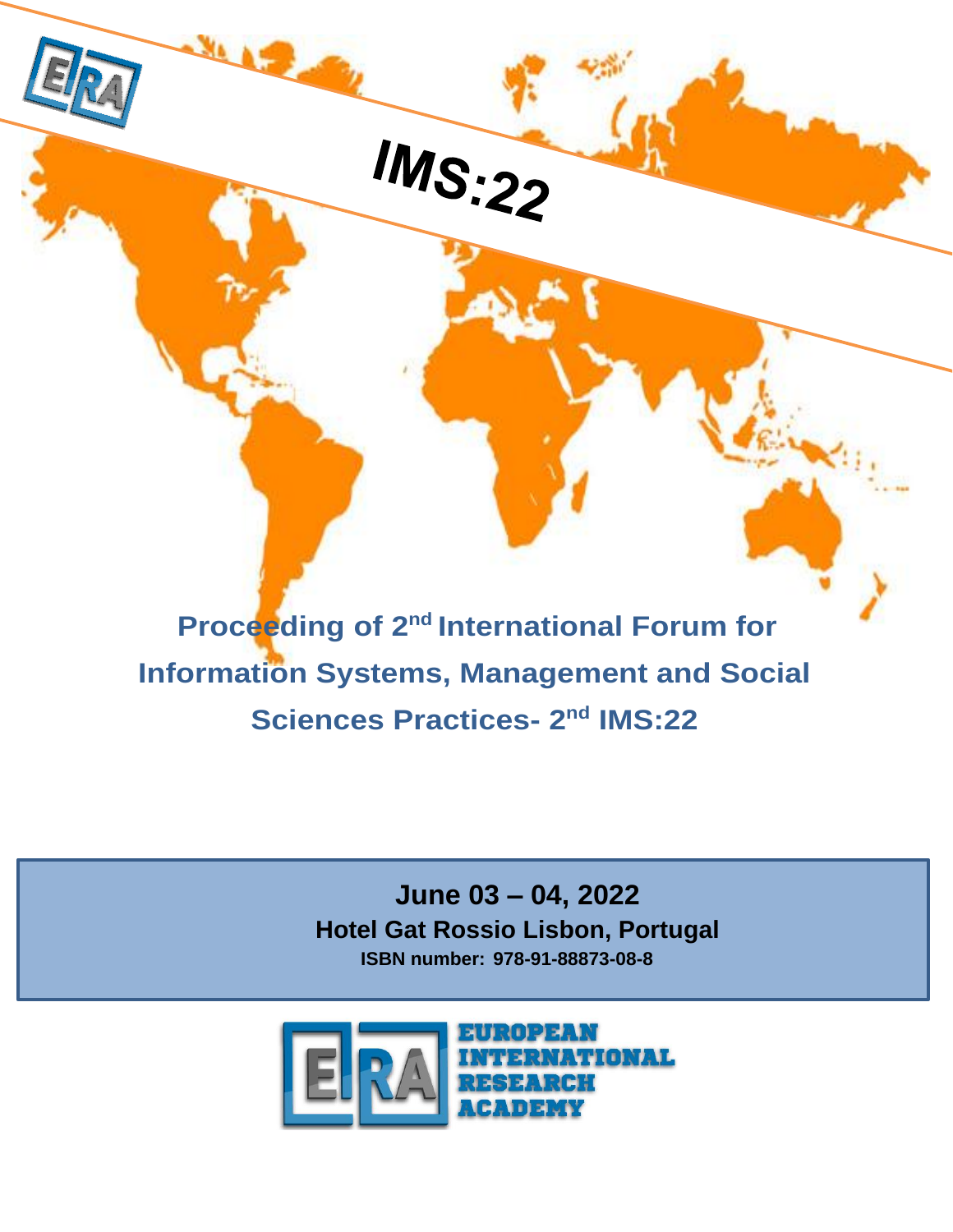

# **TABLE OF CONTENT**

| <b>Conference Director Message</b>                                                                          |       |  |
|-------------------------------------------------------------------------------------------------------------|-------|--|
| <b>Scientific Committee</b>                                                                                 | p. 4  |  |
| <b>Organizing Committee</b>                                                                                 | p. 5  |  |
| <b>EIRA Sponsors</b>                                                                                        | p. 6  |  |
| <b>City Overview</b>                                                                                        | p. 7  |  |
| Conference Program                                                                                          | p. 8  |  |
| <b>PROCEEDING</b><br><b>SUB-THEME 1: ECONOMICS AND SOCIAL SCIENCES</b>                                      |       |  |
| Increasing the interest in public sector employment (The experience from a<br>behavioral intervention)      | p. 13 |  |
| Knowledge Management of Elderly People for Resources and<br>Local Wisdoms Conservation in Mae-Sai Community |       |  |

| Digital Alms Practice through Financial Technology Platform in Indonesia | p. 22 |
|--------------------------------------------------------------------------|-------|
| Simile as a Unique Stylistic Device of Lullaby Texts                     | p. 23 |

The Multiple Intelligences Theory to develop Thai Language Skill p. 24

## **PROCEEDING**

## **SUB-THEME 2: ECONOMICS AND SOCIAL SCIENCES**

| The Influence of Motivation, Ability and Learning Method on Students' Achievement:     | p. 26 |  |
|----------------------------------------------------------------------------------------|-------|--|
| Yamaha Music School in Bandung                                                         |       |  |
|                                                                                        |       |  |
| Operational risk and internal supervisory in corporate bond yield spreads              | p. 27 |  |
| The Legal Implications of the Latest Form of Corporate Reporting: Integrated Reporting | p. 28 |  |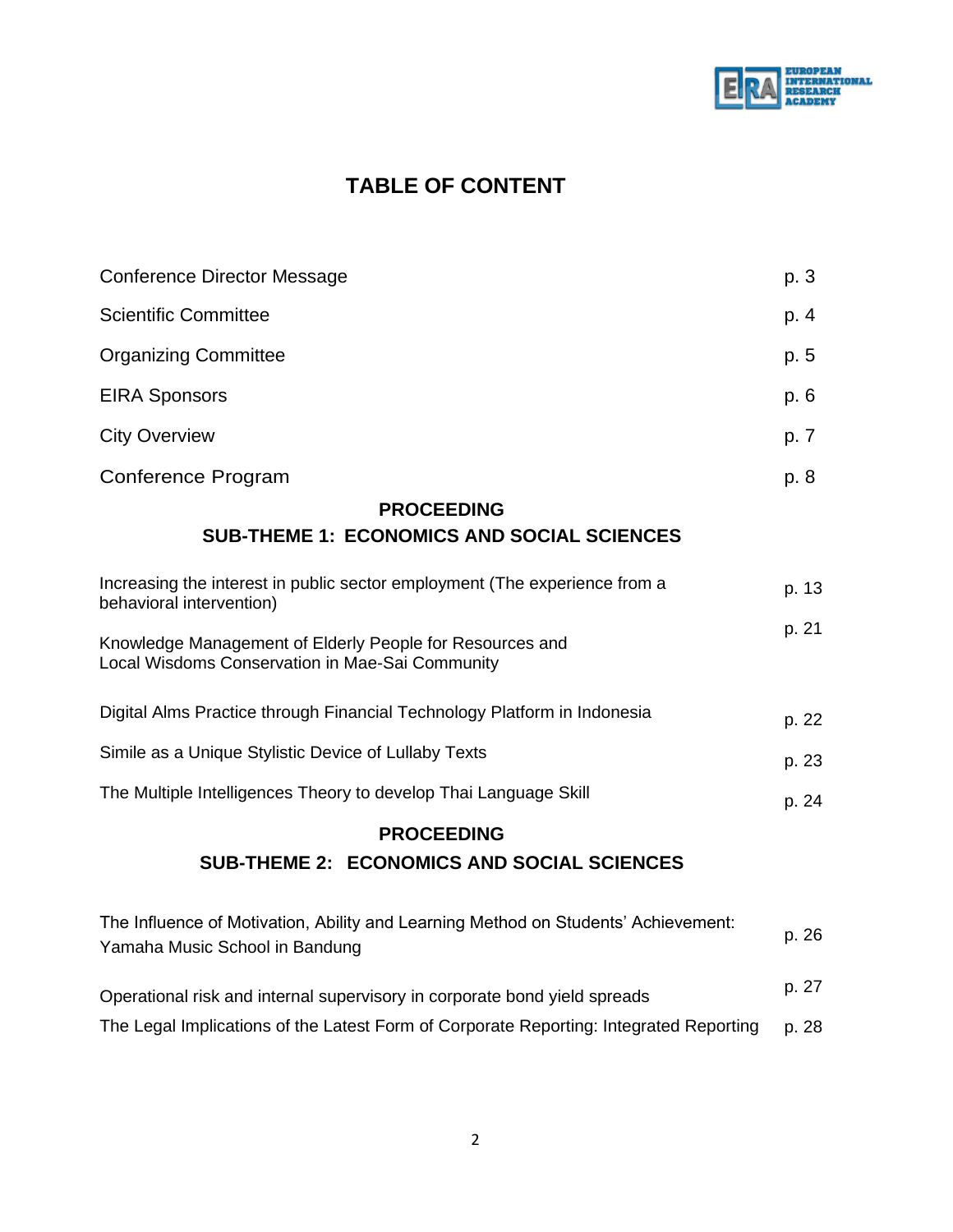

## **CONFERENCE DIRECTOR MESSAGE**

European International Research Academy (EIRA) aims to embark on interdisciplinary discussions on voguish research approaches, latest research findings and practical experiences in the field of social and applied sciences. EIRA is strongly committed to promote global communication, knowledge sharing, and a strong bonding among scholarly community. Therefore, EIRA offer a unique platform for professors, experts, researchers, students, scholars, professionals and interested individuals to exchange and discuss the latest scientific inquiries, methods, and achievements on novel research and discoveries with each other.

The EIRA further aims to;

– Provide a common platform for scholars and professionals to share and gain knowledge in their area of interest by interacting with others.

– Organize workshops for the awareness of latest research approaches, trends, and tools.

– Establish and maintain a professional network among international scholarly community.

The founders of EIRA believe that growth of academic society is not only based on the continues enhancement of education and research quality but also dissemination of knowledge and activities that triggers emerging issues and challenges that need to be adequately addressed to create a sustainable society.

I am really thankful to our honorable scientific and review committee for spending much of their time in reviewing the papers for this event. I am also thankful to all the participants for being here with us to create an environment of knowledge sharing and learning. We the scholars of this world belong to the elite educated class of this society and we owe a lot to return back to this society. Therefore, through EIRA I anticipate research that can reflect upon on innovative solutions and trigger debates on existing and emerging issues to open new opportunities and avenues for a better and sustainable society.

Thank You,

N. Rin

Dr. N. Ain Conference Chair EIRA.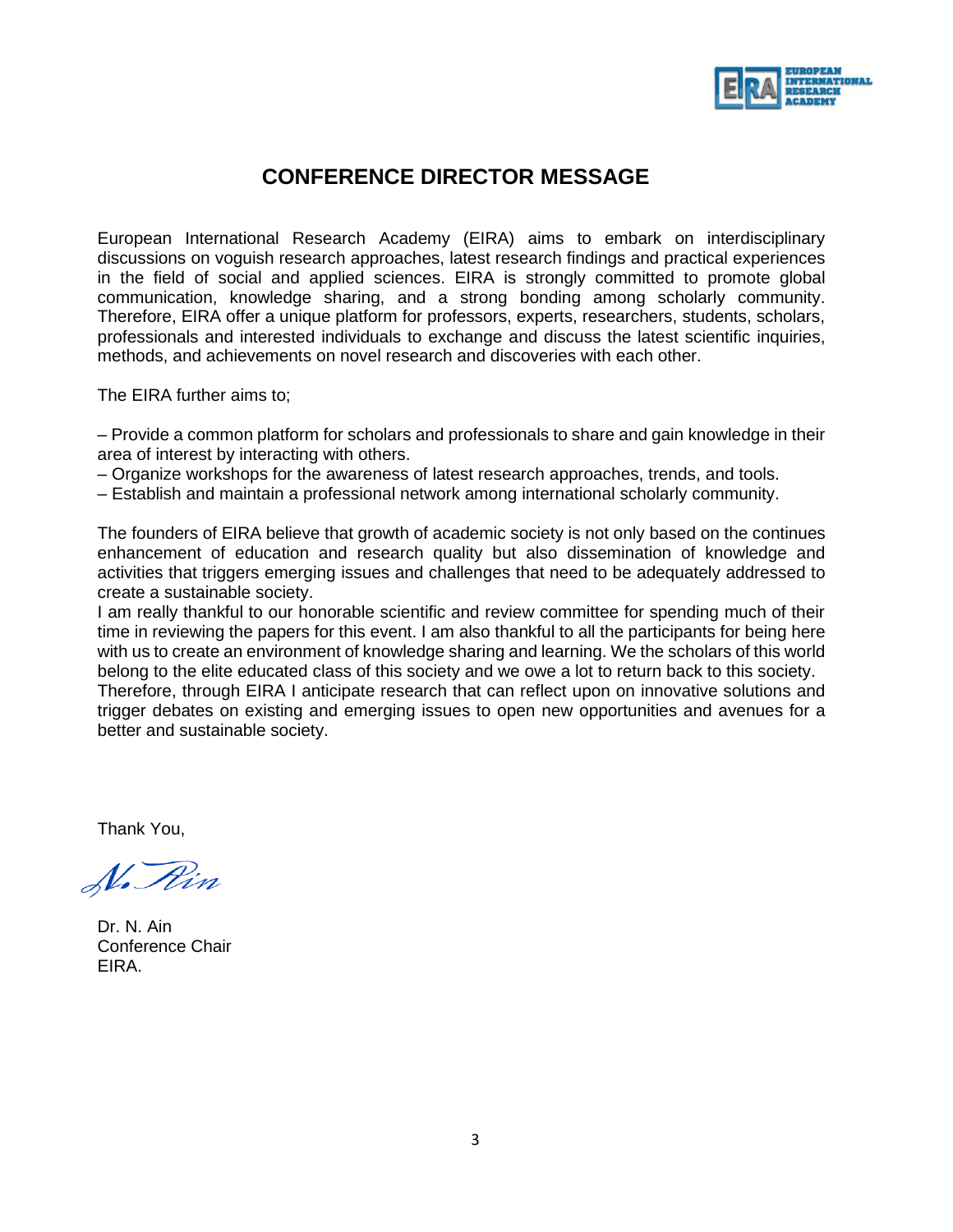

## **SCIENTIFIC COMMITTEE**

**Dr. Constantine Dicosa, Panteion** 

University of Social and Political Sciences, Greece

**Prof. Dr. Jose Arce** University of Navarra, Spain

**Prof. Dr. Anna Maria** Polytechnic Institute, Portugal

> **Prof. Dr. Hermis Franke** University of Applied Sciences, Salzgitter, Germany

**Dr. Arpad Abrehim** University of Rochester, New York

> **Prof. Alok Maharaj** Atilim University, Ankara, Turkey

**Prof. Dr. Ivana Nandoi** University of Zagreb, Croatia

> **Prof. Mourad Miraj** University of Nantes, France

**Prof. Dr. Laadem Mariam,**  Moulay Ismail University, Morocco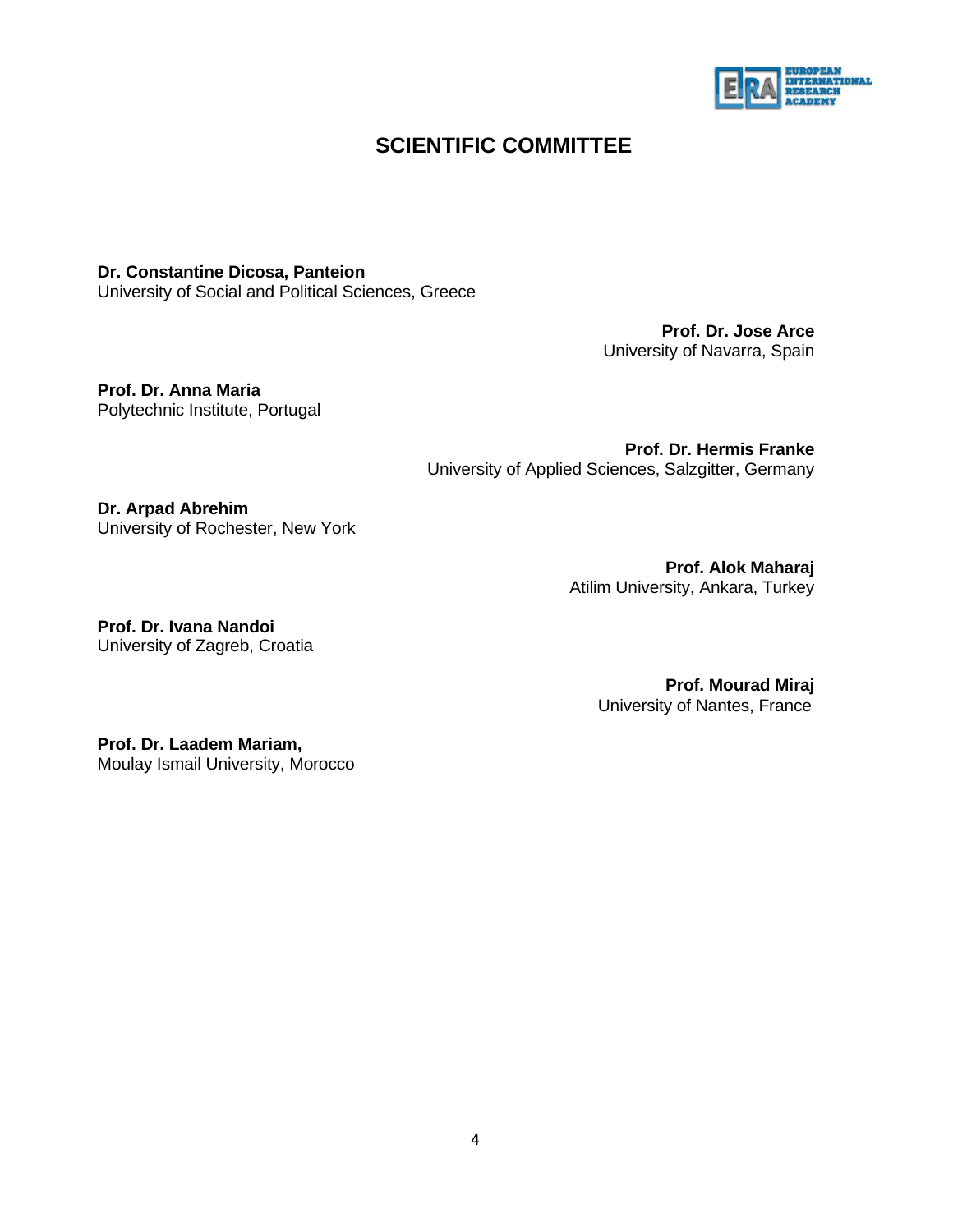

# **ORGANIZING COMMITTEE**

**Dr. N. Ain**

*Conference Chair*

## **Mr. Robert Dengllo**

*Conference coordinator*

## **Mr. Yan Pisup**

*Conference coordinator*

## **Mr. Methali Chaya**

*Conference coordinator*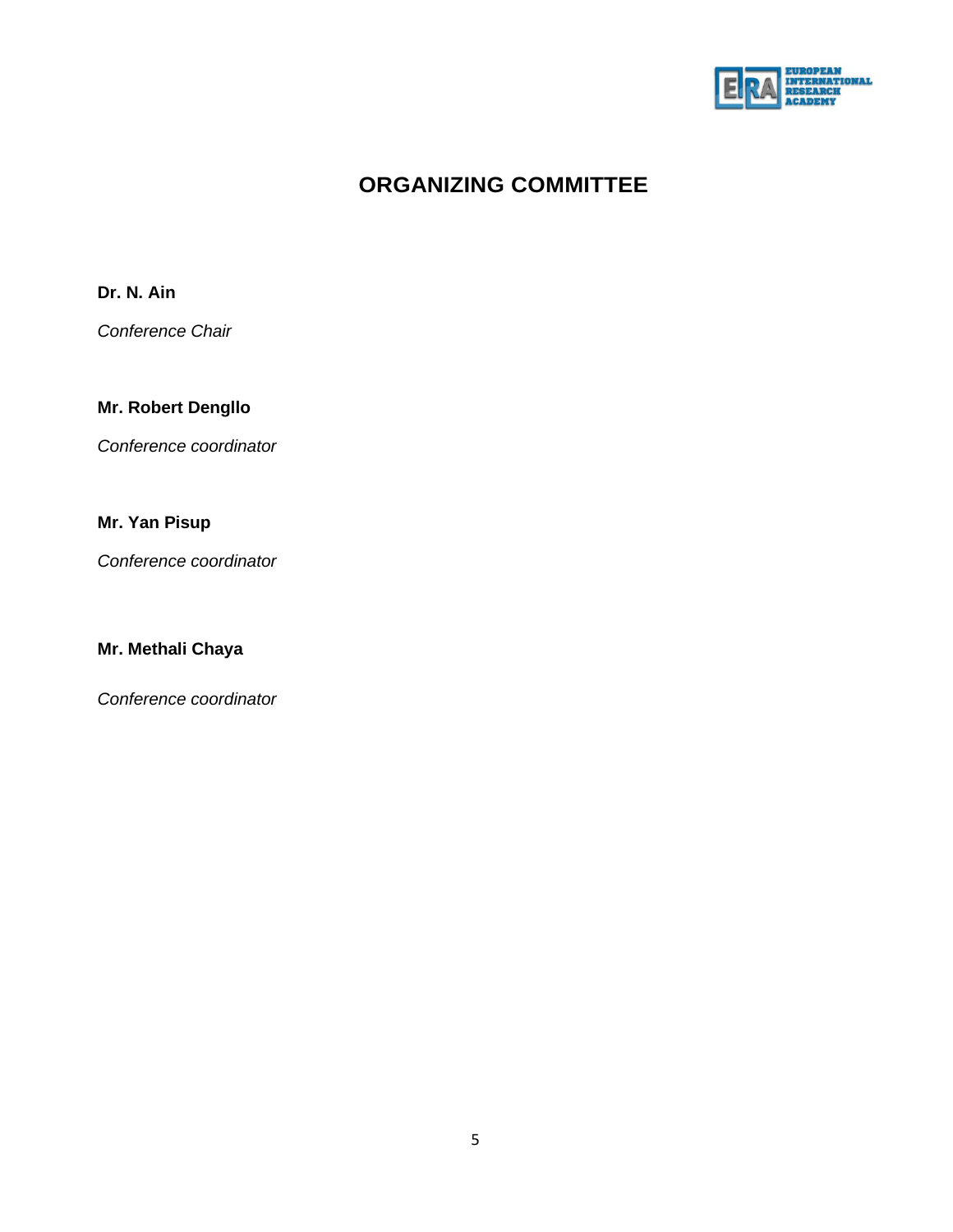

# **EIRA SPONSORS**

We would like to extend our gratitude to the sponsor of this year's EIRA conference for all their support of this endeavor.

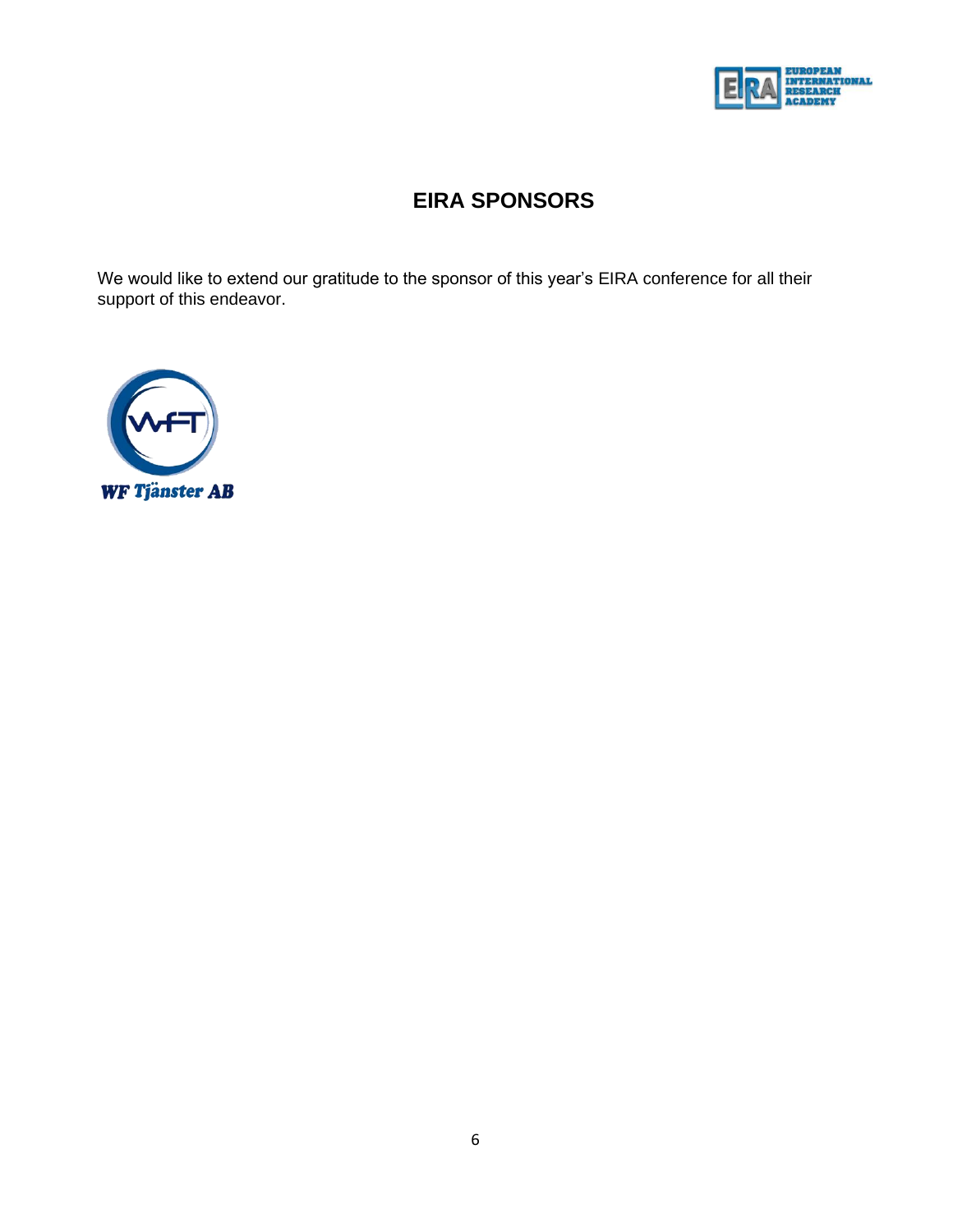

# **CITY OVERVIEW**

Lisbon is Portugal's hilly, coastal capital city. It is built on seven hills that overlook the Tejo river. The city is known for colonialist history, ornate architecture, numerous rooftop bars and terraces which offer excellent vistas of the old city.







**Praca do Comercio**



**Torre de Belem** (an iconic landmark) **Pena National Palace** 





**Ponta da Piedade Algarve** Algarve **Algarve** Sesimbra bea



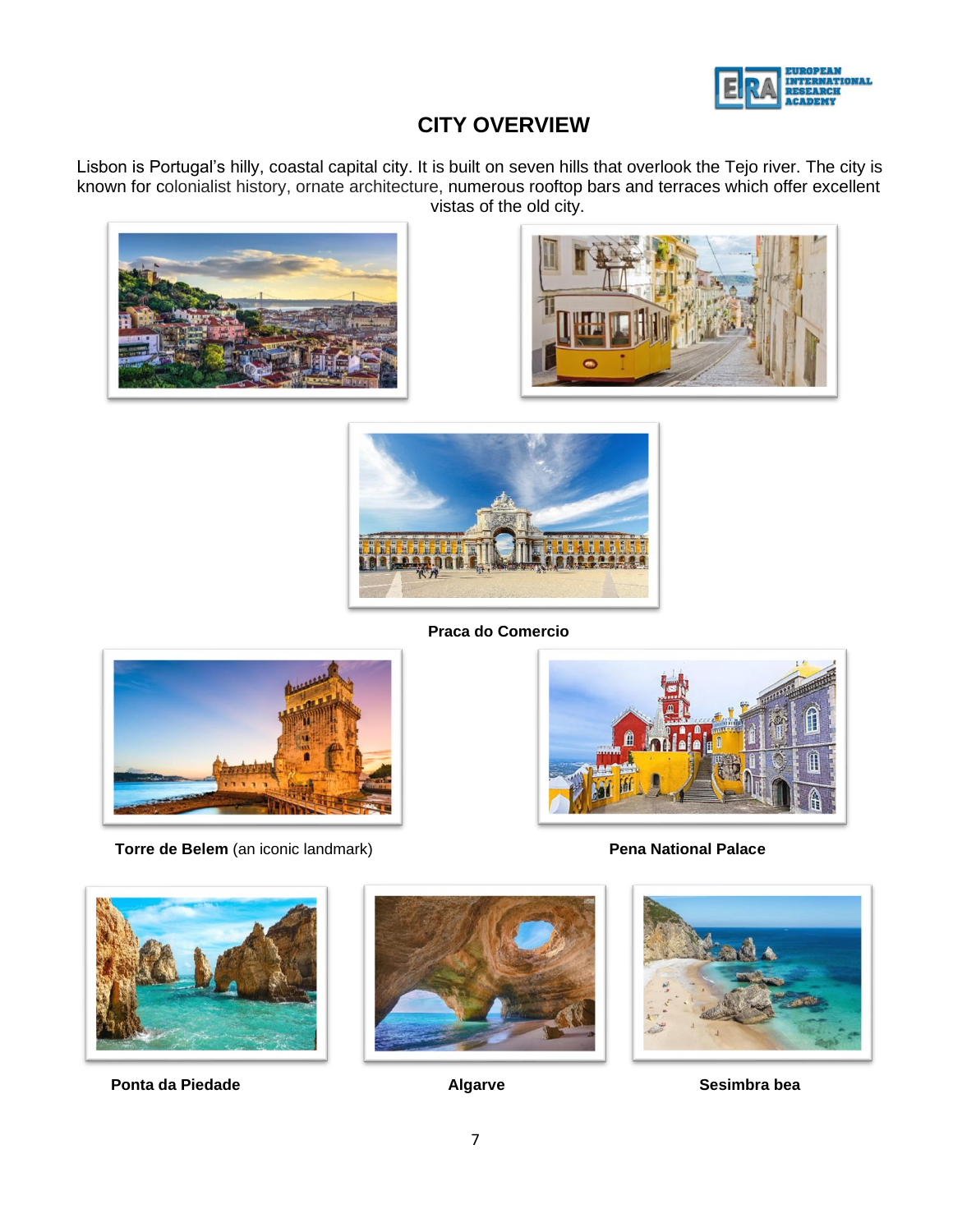

# **CONFERENCE PROGRAM**

# **DAY 01 (June 03, 2022)**

| Time                       | <b>Activity</b>                          |
|----------------------------|------------------------------------------|
| 10:00 a.m. to $10:10$ a.m. | Welcome Reception & Registration         |
| 10:10 a.m. to 10:20 a.m.   | Welcome Remarks – Conference Coordinator |
| 10:20 a.m. to 10:30 a.m.   | <b>Opening Ceremony</b>                  |
| 10:35 a.m. to 11:15 a.m.   | <b>Group Photo Session</b>               |
| 11:15 a.m. to 11:30 a.m.   | Grand Networking Session and Tea Break   |
| 11:30 a.m. to 01:30 p.m.   | <b>Presentation Sessions</b>             |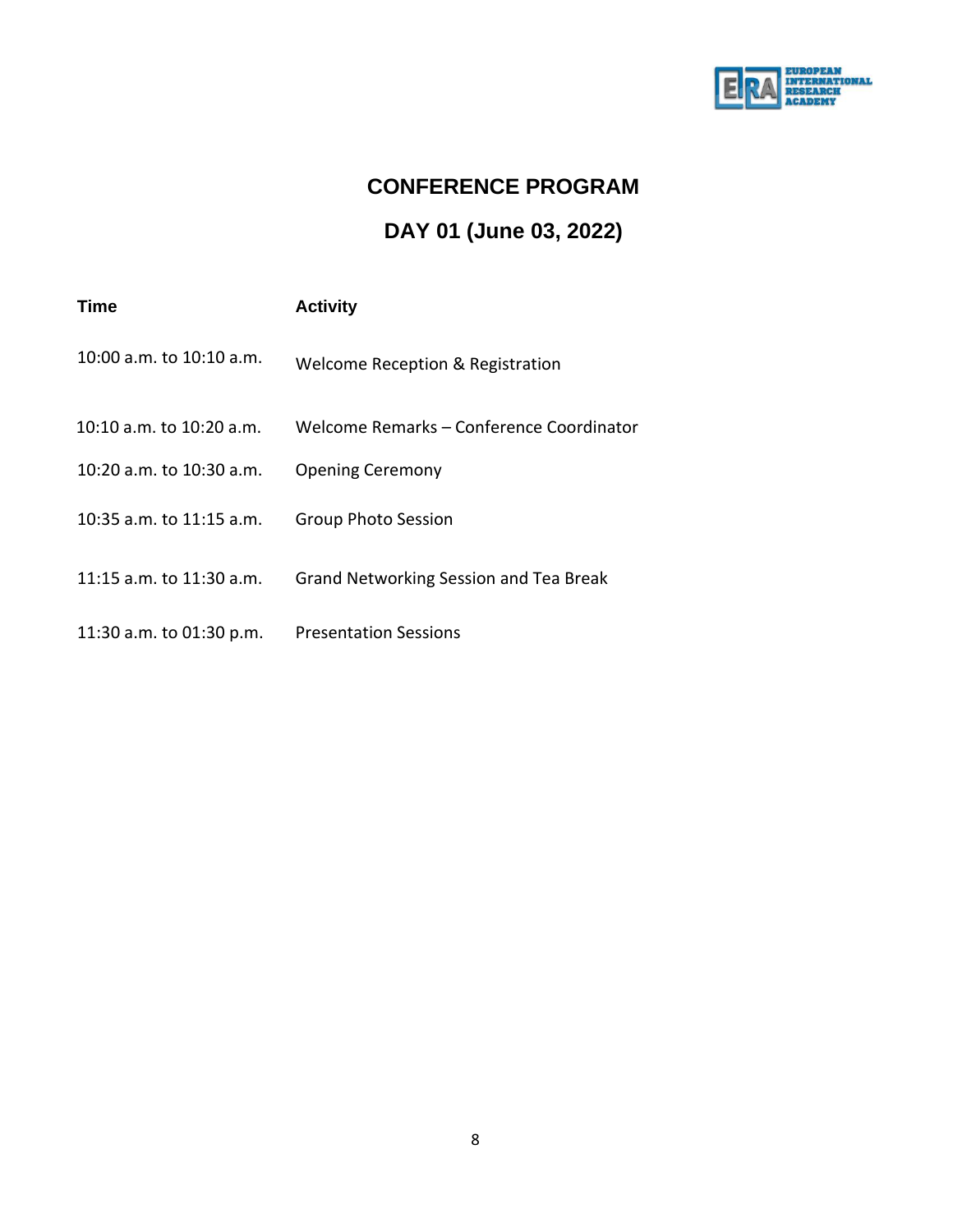

# **Day 1 (June 3rd, 2022)**

## **Session 1: 11:30 a.m. to 01:30 p.m**

## **Sub-Theme: Economics and Social Sciences**

| Paper ID                       | <b>Topic</b>                                                                                                |                                      |  |  |
|--------------------------------|-------------------------------------------------------------------------------------------------------------|--------------------------------------|--|--|
|                                |                                                                                                             | <b>Presenter</b>                     |  |  |
| 2nd IMS-220603-130             | Increasing the interest in public sector employment (The<br>experience from a behavioral intervention)      | Anetta Caplanova &<br>Eva Sirakovova |  |  |
| 2 <sup>nd</sup> IMS-220603-133 | Knowledge Management of Elderly People for Resources and<br>Local Wisdoms Conservation in Mae-Sai Community | Siriporn Phuntulee                   |  |  |
| 2 <sup>nd</sup> IMS-220603-140 | Digital Alms Practice through Financial Technology Platform in<br>Indonesia                                 | Alsha Merancia                       |  |  |
| 2 <sup>nd</sup> IMS-220603-145 | Simile as a Unique Stylistic Device of Lullaby Texts                                                        | Hasmik Matikyan                      |  |  |
| 2 <sup>nd</sup> IMS-220603-151 | The Multiple Intelligences Theory to develop Thai Language Skill                                            | Bualak Petchngam                     |  |  |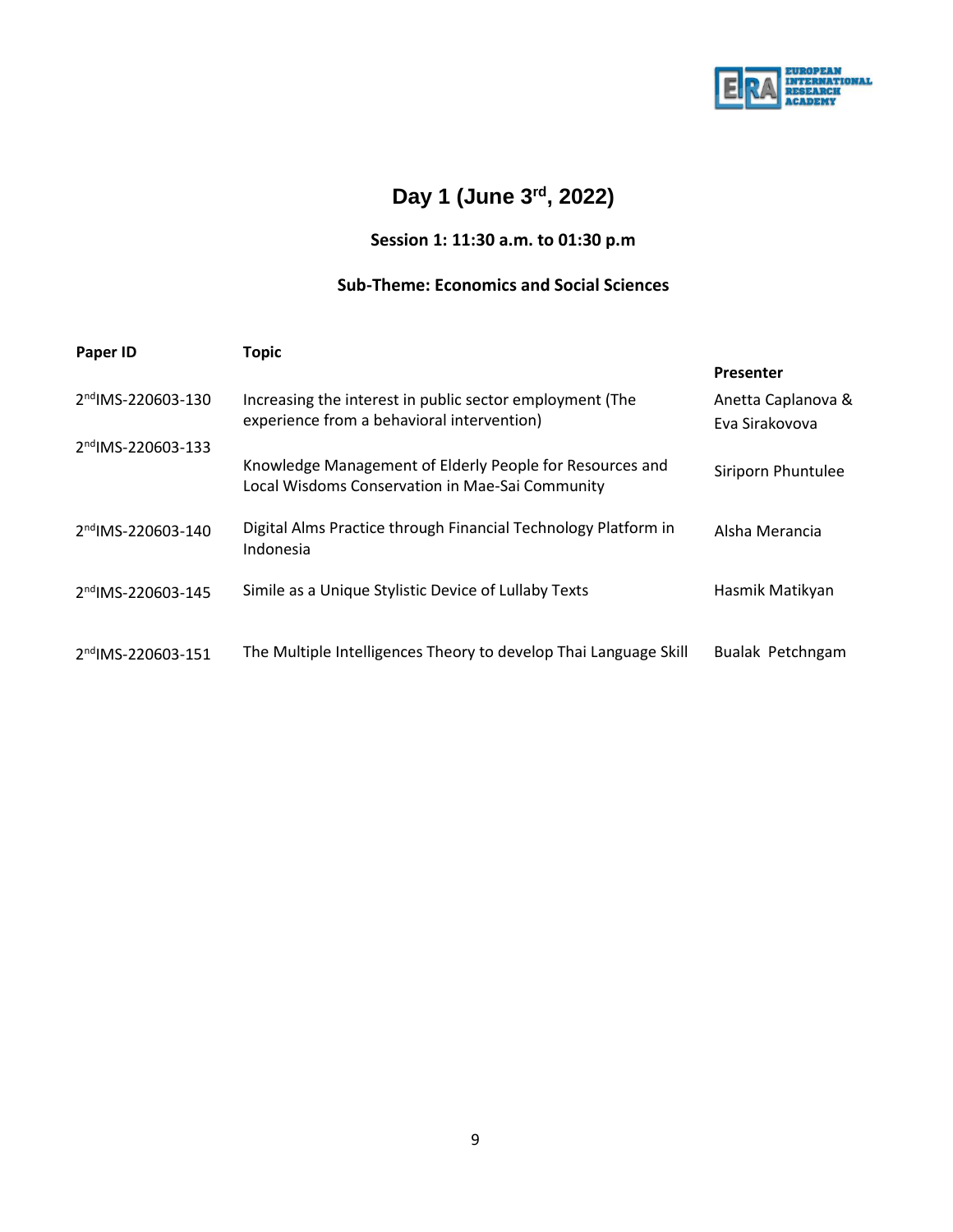

# **Day 1 (June 3rd, 2022)**

## **Session 1: 11:30 a.m. to 01:30 p.m**

## **Sub-Theme: Economics and Social Sciences**

| Paper ID                       | Topic                                                                                                                |                  |  |
|--------------------------------|----------------------------------------------------------------------------------------------------------------------|------------------|--|
|                                |                                                                                                                      | <b>Presenter</b> |  |
| 2 <sup>nd</sup> IMS-220603-155 | The Influence of Motivation, Ability and Learning Method on<br>Students' Achievement: Yamaha Music School in Bandung | Theresia Gunawan |  |
| 2nd IMS-220603-162             |                                                                                                                      |                  |  |
|                                | Operational risk and internal supervisory in corporate bond yield<br>spreads                                         | Yang Cheng Wen   |  |
| 2nd IMS-220603-167             | The Legal Implications of the Latest Form of Corporate Reporting:<br><b>Integrated Reporting</b>                     | Verine Etsebeth  |  |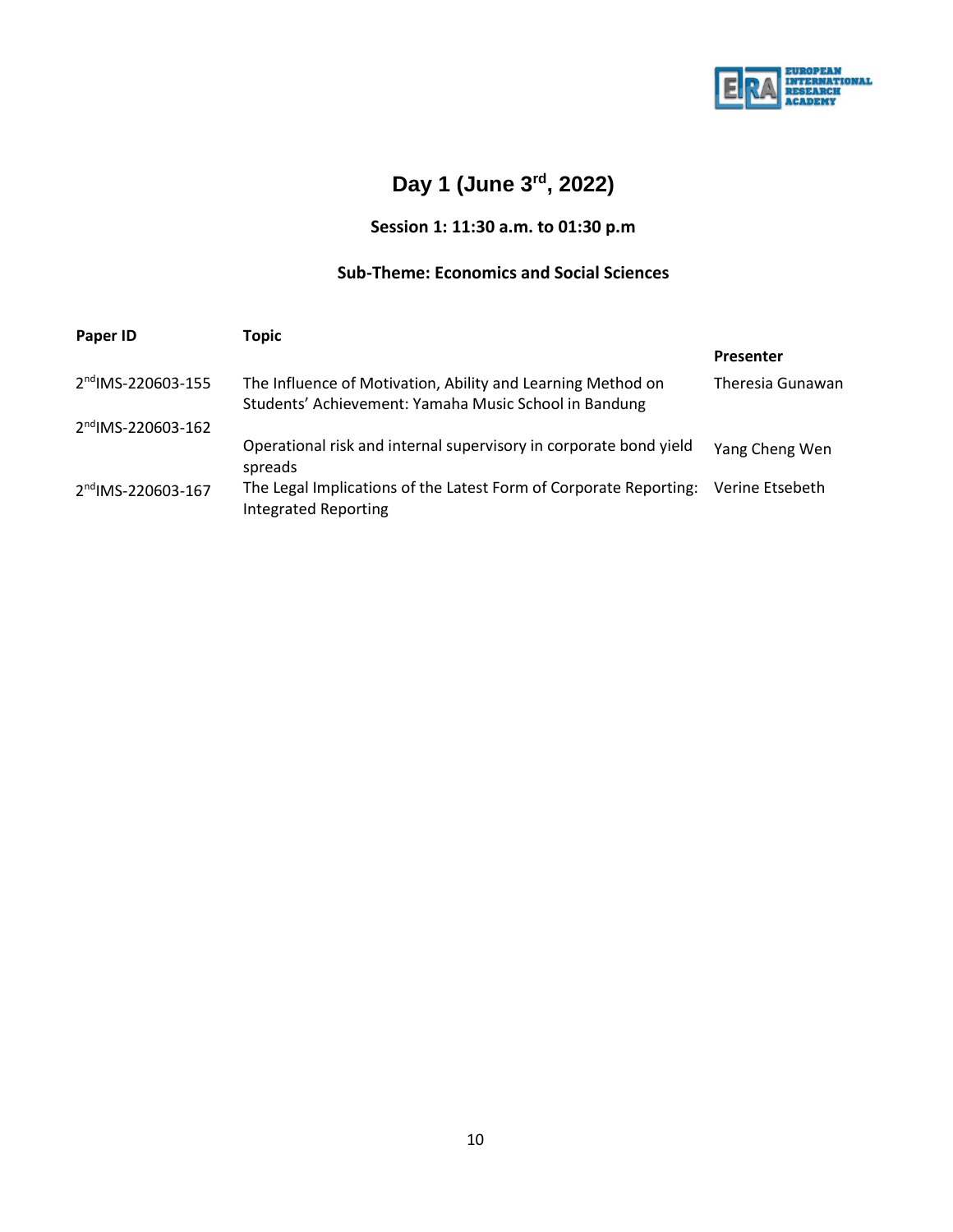

# **DAY 02 (June 04, 2022) City Tour and Shopping Day**

All respective guests are free to conduct their own sightseeing and tour. The second day of the event is reserved for this memorable purpose.

.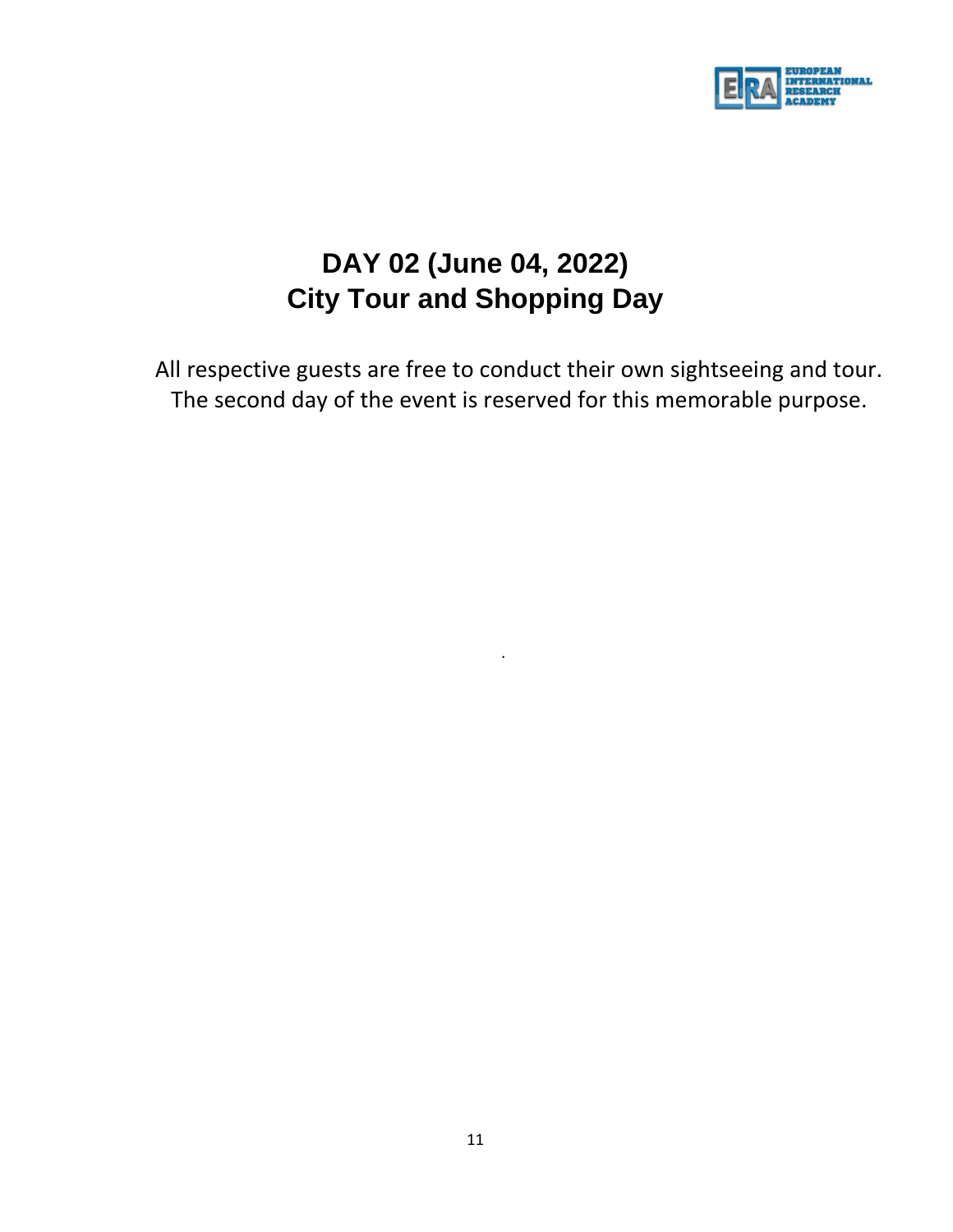

**Sub-Theme 1**

# **ECONOMICS AND SOCIAL SCIENCES**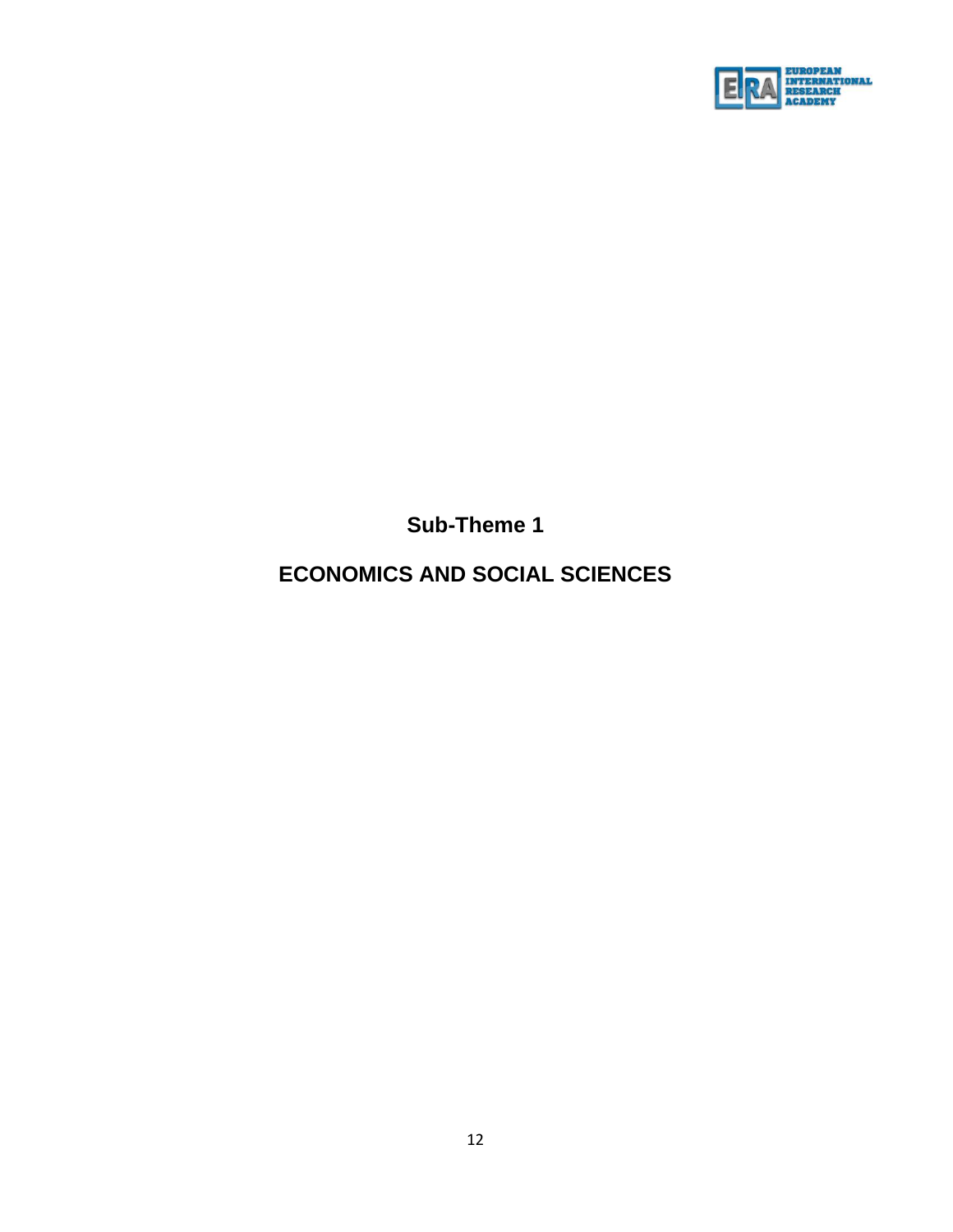

### **Increasing the interest in public sector employment (The experience from a behavioral intervention)**

#### **Anetta Caplanova1\* , Eva Sirakovova<sup>2</sup>**

University of Economics in Bratislava *Abstract*

In Slovakia, local governments often face the problem of low interest in employment in the public sector, which may be caused by lower salary level, but also by bad reputation of public sector institutions and of the quality of their services. This, then, creates a kind of vicious circle, since the recruitment becomes less selective and consequently, the quality of public services provided tends to remain low, or even deteriorate further. Behavioral interventions have been documented to increase people's interest in public sector employment. This has been achieved by highlighting and emphasizing perceived advantages of public sector employment such as job stability, contribution to public welfare and societal interest. In this paper, we present the design and experience from the behavioral intervention that authors implemented in the municipality of Hlohovec, Western Slovakia. The intervention focused on changing the job advertisements in accordance with the findings of behavioral sciences. We used the following types of design changes: simplification of job advertisements, their personalization, and the emphasis on an individual. We also emphasized extrinsic motivation factors and the opportunity to build a long-term career in the municipality administration. As part of the intervention, we facilitated an easier access to online templates of the documents, which applicants need to submit with their job application. After the intervention, we analyzed, how it affected the interest in employment in this municipality. The preliminary findings indicate that post-intervention the interest in an advertised position from qualified candidates increased.

*Keywords*: Employment, Behavioral Intervention, Public Sector

 \*All correspondence related to this article should be directed to Anetta Caplanova, University of Economics in Bratislava, Email: anetta.caplanova@euba.sk

The paper was supported by the Grant Agency VEGA under its project No. 1/0239/19 – "Implications of Behavioral Economics for Streamlining the Functioning of Current Economies" and by the Grant Agency APPV under its project No. 18-0435 - Behavioral Interventions in Local Government: Increasing the Efficiency of Local Public Policies."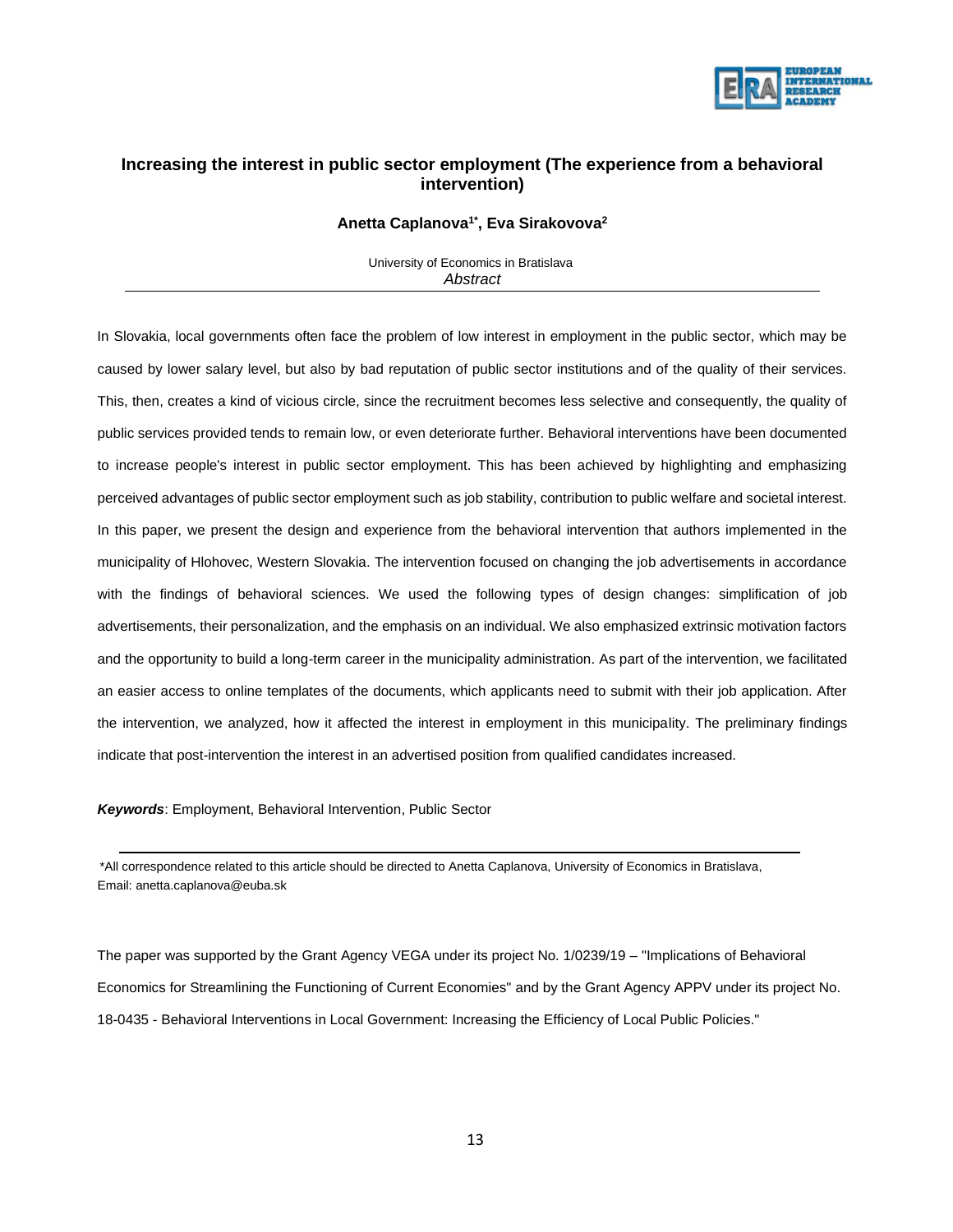

#### **1. Introduction:**

Behavioral interventions have become an integral part of current public policies, not only at national, but also at local levels. Various forms of behavioral nudges have been used to motivate people to behave in a desirable way. This applies also to the public sector recruitment. Public institutions often face difficulties in finding qualified employees, and this problem has been experienced not only in the Slovak Republic, but also in other countries of the world (e.g., Linos, 2018). The fact, that individuals tend to prefer jobs in the private sector can be caused by several factors. One of them being the inability of public institutions to provide sufficient incentives to attract qualified candidates. Recruitment is a dynamic part of human resource management and must adjust to changing conditions.

The aim of this paper is to present the experience from implemented behavioral intervention that has been implemented in a municipality in the Slovak Republic with the aim to increase the interest of job seekers in advertised positions. The paper is structured as follows: in the next section, we provide a review of relevant literature, then, we present the design used in the conducted behavioral intervention and present the preliminary results. We conclude the paper with the conclusions and discussion.

#### **2. Literature Review**

In recent years, the use of findings from behavioral research in the design of public policies has become more spread. These have been used also in the area of recruitment of employees in the public sector. The results achieved in this area indicate that such interventions can be effective in increasing the interest in public service. In cooperation with the local police department, Linos (2018) implemented an experiment in the city of Chattanooga (Tennessee, USA). The intervention involved sending the postcards to people, who were listed as registered voters in the county. The experiment was structured as a randomized controlled trial (RTC). There was one control group and four experimental groups. All postcards were based on the behavioral science literature, i.e., they were personalized, contained a picture of a police officer in an active service on one side of and a signed message from this officer on the other side. People in the first experimental group received a "challenge" postcard with a text that drew reader's attention to the fact that working in the public sector is a challenge, and if a recipient can overcome challenges, he/she should apply for a job. The second postcard included a "serve" message, asking a recipient if he/she was "Ready to Serve," indicating that people working for the city police, served people. The third postcard focused on personal values and included a behavioral nudge asking a recipient to imagine, what it would mean to him and his community if he became a city cop. The last postcard included a "career" message asking a recipient if he was "looking for a long-term career". The results from this experiment suggest that messages focusing on personal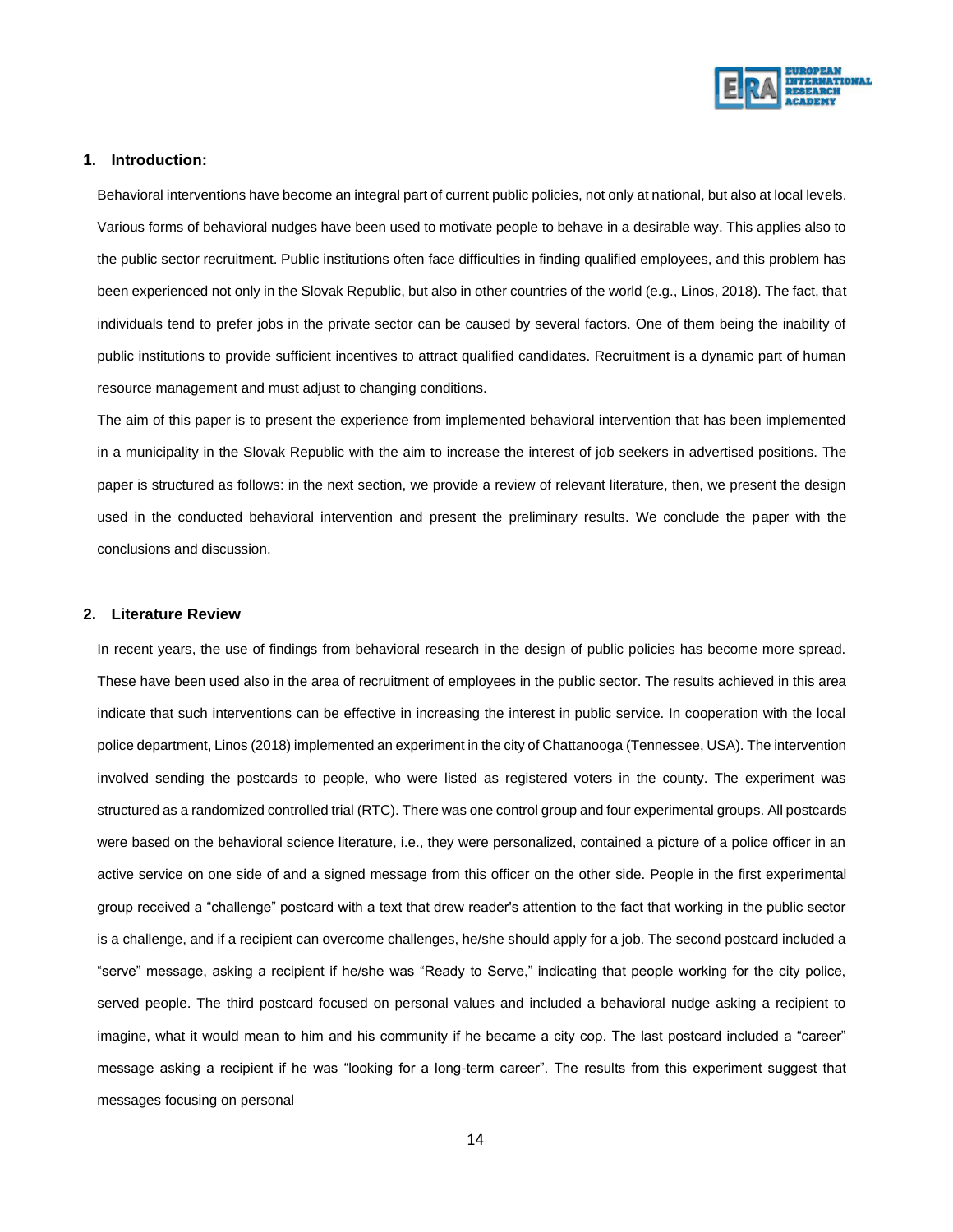

benefits of the job, emphasizing either challenges of the job, or its career benefits were three times more effective in motivating individuals to apply (esp. for non-white population and women).

In a field experiment designed to test the effects of job advertisements, Schmidt et al (2014) emphasized either information about the demands and required abilities (D-A) or needs and related supplies (N–S). They revised wording of 56 job ads posted by the Canadian head office of a large multinational engineering-consulting firm. The wording of needs-supplies ads was focused on being widely appealing and informing job seekers that the position would provide them the task identity, task significance, skill variety, autonomy, and opportunities for advancement. The demands-abilities ads were focused on reflect the themes commonly used in behavioral competency models, such as communication abilities, motivation, and willingness to work in a team. The results show, that job advertisements emphasizing the N-S fit elicited more applications and higher quality of applicants. These findings indicate that recruitment managers can design job advertisements to emphasize specific types of a fit and this way to favorably affect the number and quality of job applications.

In collaboration with the LinkedIn platform, Gee (2018) ran a field experiment in which LinkedIn members actively searching through job postings were randomly assigned to either an experimental or a control group. Job seekers in the experimental group saw the number of applicants for a posted job, while people in the control group were not provided this information. The results show that the intervention increased the likelihood that a person will finish the job application by 3,5 per cent. Also, women were found to have higher likelihood to finish the job application than men. Gee (2018) concludes that adding such information to a job posting represents an easy way to both to increase the application rates and the increase the quality of the pool of applicants.

Feldman et al. (2006) tested several forms of wording of job advertisements. In the experimental treatment, each participant received a job advertisement that differed along three dimensions: specificity of the information about the company (e.g., a brief history of the company and its position on the market), specificity of the information about the job itself (i.e., qualification requirements, job description), or the specificity of the information about the work context (i.e., the salary margin, the place of work, necessity of business trips, etc.). The participants in the control group received only general information about the job. The findings from this research also suggest that specific information in recruiting ads impacts perceived appropriateness of advertised jobs, perceived truthfulness of the ads, attitude towards the ad, and attitude towards the company. However, providing potential applicants with specific information in the job ads did not prove to have a significant impact on the likelihood that the participants will follow up in the recruitment process.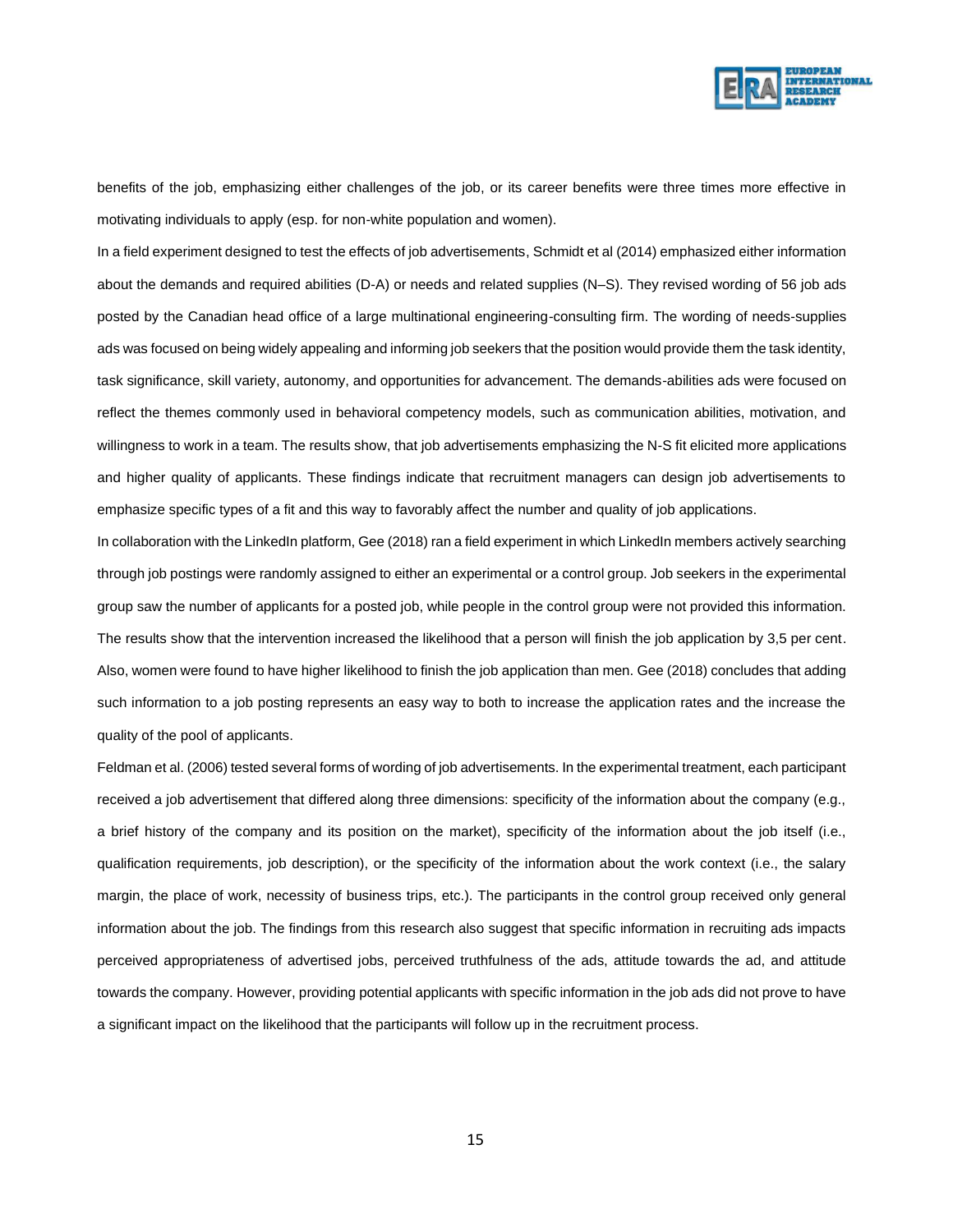

The British Behavioral Insight Team (BIT) (Briscese, Tan, 2018) developed an "Applied" recruitment platform, which was designed in accordance with findings of behavioral science and the results of behavioral experiments. The platform seeks to overcome prejudices in the recruitment, e.g., it uses anonymization of candidates, and focuses on candidates to be assessed and selected based on their abilities and not their profile, gender, or skin color. The experiments performed using this platform led to various positive results. When comparing the results of the job interview with filling out the CV through this platform, there was a positive correlation identified between the success of the candidate on the interview and the recruitment survey. It was also shown that there was not a statistically significant relationship between the quality of candidate's CV and the number of points obtained on the job interview. Thus, an impressive CV was shown not to be a factor influencing candidate's success and thus, it should not sufficient for being recruited. The platform also provides feedback to unsuccessful candidates, which helps them to improve in future job interviews and identify their strengths and weaknesses.

There are also several studies which examined individual motivation for work in the public sector. Giauque et al. (2010) analyzed if and to what extent the public service motivation (PSM) construct has an added value to explain work motivation in the public sector. The authors collected data through a national survey of more than 3500 civil servants at the Swiss municipality level. In this study, they compared two factors. First, material incentives, such as salary or rewards, second, so-called relationship incentives, such as teamwork, support from superiors, the quality of team relations, etc. The results clearly showed the importance of public service motivation. This is a significant factor that has been shown to affect motivation and interest in working in the public sector. They also concluded that teamwork, quality working relationships and support from superiors have a strong positive impact on work motivation. Workplace relations and employer support were most important factors explaining the motivation to work in the public administration.

Schott et al. (2020) used an experimental research design to investigate whether individuals motivated to work in the public service differ from extrinsically motivated individuals to attract them to organizations that emphasize "traditional" public or private values in their employer branding. In this research, a two-stage experimental research design was used combining a preliminary online survey and a campus-based classroom experiment at a Swiss university. The experiment consisted of two interconnected stages. At the first stage, students completed a preliminary online questionnaire in which their motivations and background variables were measured. At the second stage, students were randomly allocated to one of two experimental groups or a control group. They were provided with descriptions of organizations and were instructed to imagine that they were searching for an entry-level job for themselves. In each treatment, the subjects had a description of the organization. In the first intervention group, this information was supplemented by the so-called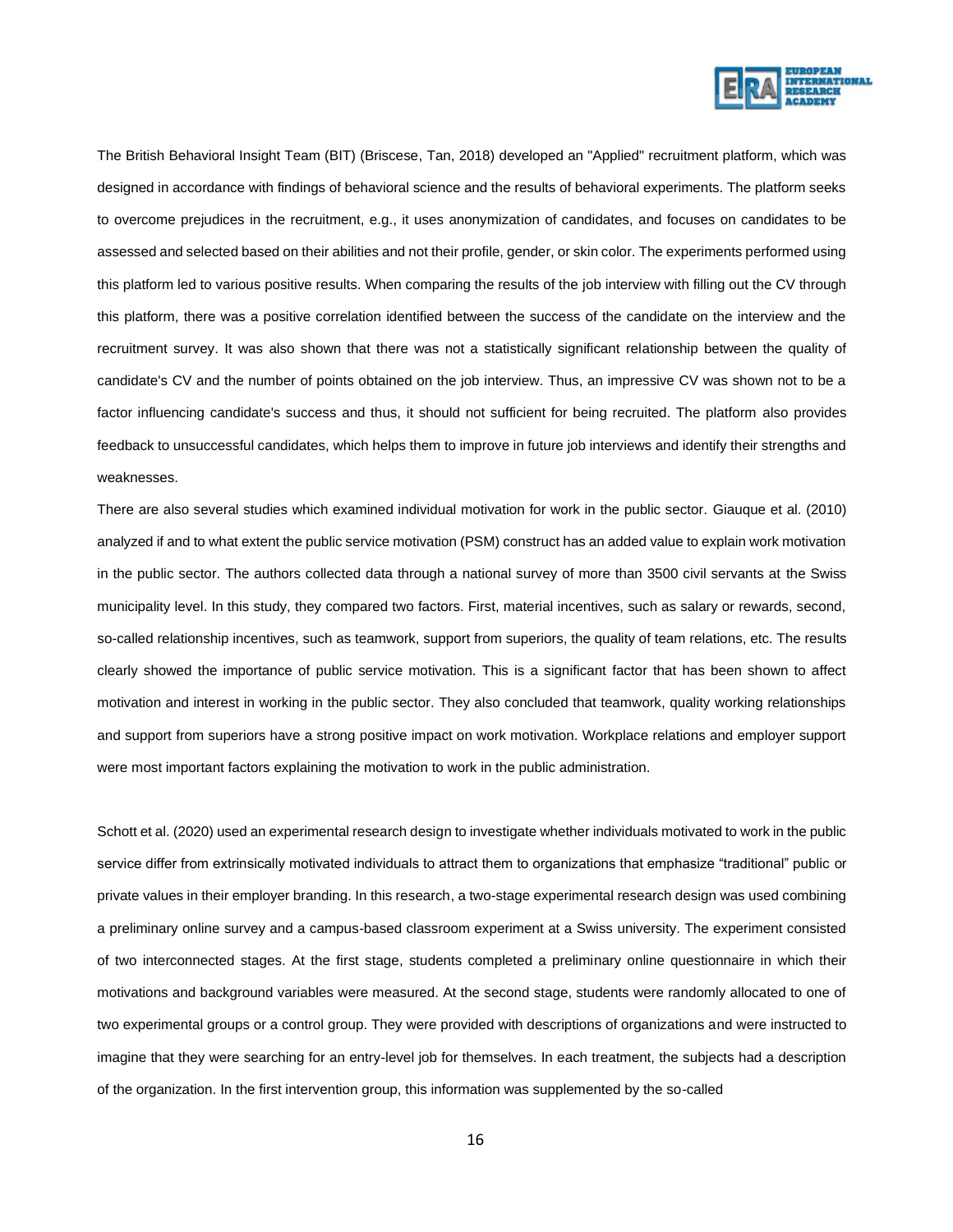

public values (equality, self-sacrifice, and justice, fight against corruption). In the second intervention group, general information was supplemented by the so-called private sector values (efficiency, innovation, profit, and quality).

The results showed, that the specific description of the organization had a statistically significant effect on the perceived attractiveness of the employer. The use of private sector values had a statistically significant negative impact on the perceived attractiveness of the organization. Only extrinsic motivation (which refers to doing something because of outside causes such as avoiding punishment or receiving a reward) proved to be a significant positive factor and positively affected perceived attractiveness of the job position. Thus, the public service motivation factor was not statistically significant. However, the authors came to the conclusion that the higher the level of extrinsic motivation, the higher the perceived attractiveness of the employer from the perspective of a potential employee**.**

#### **3. Methodology and experimental design**

.

To increase the motivation to apply for a job, we proposed a design of a behavioral intervention, in which we changed the wording of the job advertisements of the Hlohovec Municipal Office. Job advertisements were formulated in accordance with findings of behavioral research partially reviewed above.

The behavioral intervention was based on the following aspects:

**1. Simplification -** complicated job advertisements with a lot of irrelevant information and confusing requirements for a candidate can reduce the motivation to apply for the job position. We used simplification in two forms:

a) **Simplification of the wording of the advertisement -** we removed unnecessary and duplicate information in job advertisements. In addition, we focused on highlighting information most relevant to a candidate.

b) **Simplification of access to mandatory annexes to the job application** - the original version of the job advertisements contained a list of mandatory annexes that the job seeker has to provide if he/she wanted to apply for a position. These annexes included the Job Application Form, Consent for Processing Personal Data, etc. The Municipality did not provide a template or a specific form for these annexes, thus, the applicant had to find out about the structure of the document and prepare it without any guidance. As part of the intervention, we prepared templates of all supplementary documents, which were simplified, and then, the applicant only had to fill in personal data. We also made templates available to applicants after clicking on the link in the job advertisement (in case they apply based on the online job advertisement).

**2. Personalization** - another important finding of behavioral science is the relevance of personalization. We added personalization aspect to job advertisements by changing the language to less formal. We added such statements as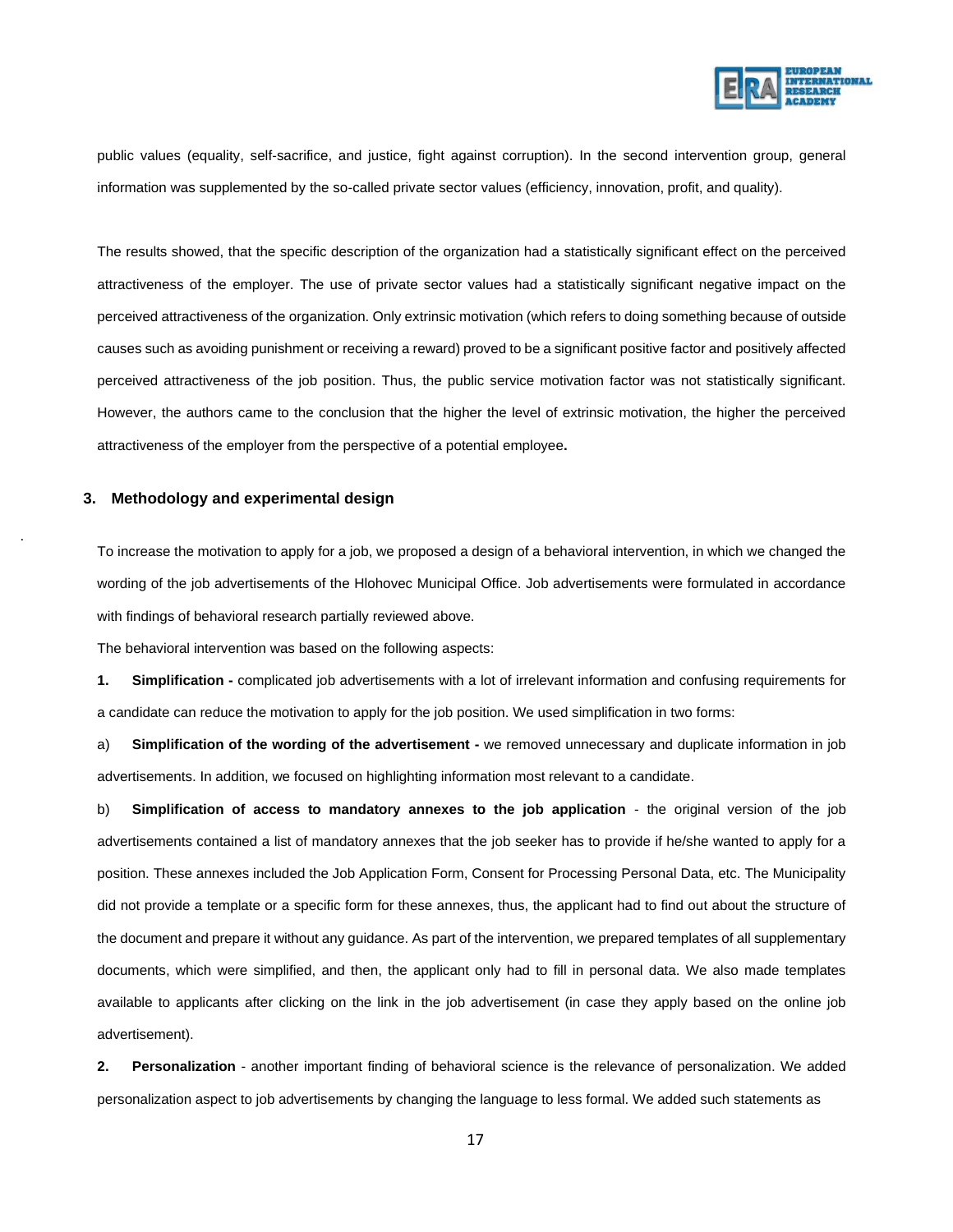

"Don't hesitate and join us!" or "Be part of our team!" at the beginning of job advertisements. In addition, we also used personalization in the description of work activities and benefits such as "What will be part/content of your work?", or "What can you look forward to with us?"

**3. Emphasis on an individual** – the emphasis on an individual is linked to personalization. In the first part of the job advertisement, the requirements for the position were reformulated in accordance with conclusions of behavioral science. Instead of the original wording "Requirements", we used the formulation: "You are the one we are looking for if: ..." and then, we described job requirements in a simplified form.

**4. Extrinsic motivation and the long-term career** - the conclusions of behavioral research show, that extrinsic motivation is also important for the interest in a job position. Therefore, we specified the salary of the job, i.e. despite the fact that the final salary depends on the number of years of experience and other factors, we provided a range of possible salary level and emphasized the possibility to obtain an incentive part of the salary, where relevant. We also specified a list of benefits an employee would be entitled to in the first part of the job offer. The conclusions of the research show the importance of perceiving the opportunity to build a long-term career, so we also highlighted this dimension in the advertisements and focused on emphasizing that the job position is non-fixed term or for a longer term.

The example of the original and modified job advertisements for the position of a *caregiver for disabled adults* is provided in the Annex A and Annex B.

We focused on testing the following hypothesis: Using suitable behavioral design of job advertisements will lead to an increased interest/increase in the application number for positions advertised by the selected municipality (Hlohovec).

After the implementation of the behavioral intervention and data collection, we will analyze the obtained data to find out, whether the empirical results correspond to the formulated hypothesis or refute it.

We will evaluate the effectiveness of the behavioral intervention in the following steps:

-

- Compare the pre/post intervention state - we will compare the number of people applying for jobs before and after the intervention. We will also compare the number of qualified applicants for a given job before/after the intervention. In this way, we can partially assess whether the intervention increased the applications from qualified candidates.

- Compare the applications based on the original and on the modified version of the job advertisement at the time of the implementation of the intervention - to compare the effectiveness of the modified version of the job offer, the municipality published the job advertisement in both the original version and in the modified version using different channels, where the advertisement was published. For example, the original version was published on the website and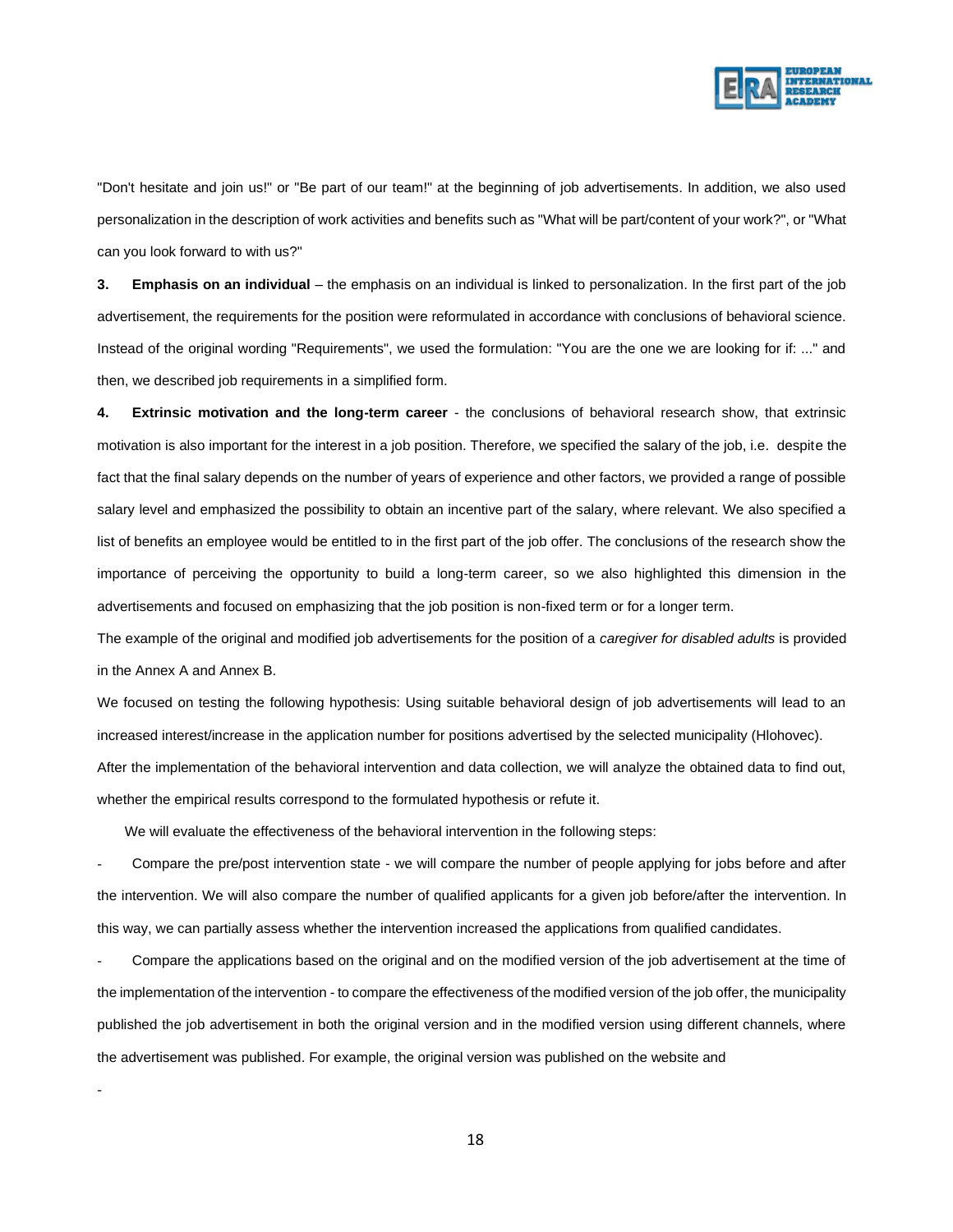

the modified version was published on the municipality official Facebook page. To find out, which source the applicants reacted to we added a question to indicate the source from which they learned about the job offer.

#### **4. The Results**

The first job advertisement, which was published in the original and modified versions, was advertising the position of a caregiver for disabled adults. The advertisement was published between January  $4<sup>th</sup>$ , 2022 and January 18<sup>th</sup>, 2022. Four applicants applied for the job, all of them met the qualification requirements and all of them responded to the modified

version of the job advertisement. Based on the selection process, one applicant was selected and accepted the job. As can be seen from Table 1, this position was advertised several times before the intervention throughout 2021, but post intervention the highest number of applications was received and all of these applications reacted to the advertisement modified based on the behavioral approach.

Table 1 - Overview of competitions for the position of Caregiver for disabled adults before and after the intervention

| <b>PRE-INTERVENTION</b> |                |                    |                       |                       |
|-------------------------|----------------|--------------------|-----------------------|-----------------------|
| Date of publication     | Number of      | Number of          | <b>Number</b><br>of   | Result<br>the<br>οf   |
| of the job              | vacancies      | applications       | applicants<br>invited | competition           |
| advertisement           |                | received to        | for an interview      |                       |
|                         |                | participate in the |                       |                       |
|                         |                | competition        |                       |                       |
| 27.1.2021               |                |                    |                       | Successfully filled 1 |
|                         |                |                    |                       | vacancy               |
| 2.3.2021                |                | 3                  | 3                     | Successfully filled 1 |
|                         |                |                    |                       | vacancy               |
| 4.6.2021                |                |                    |                       | The vacancy was       |
|                         |                |                    |                       | not filled            |
| 2.8.2021                | $\mathfrak{p}$ | $\mathcal{P}$      | $\mathfrak{p}$        | Successfully filled 2 |
|                         |                |                    |                       | vacancies             |
| <b>INTERVENTION</b>     |                |                    |                       |                       |
| 4.1.2022                |                | 4                  | 4                     | Successfully filled 1 |
|                         |                |                    |                       | vacancy               |

Source: Hlohovec municipality, 2022

Similar intervention will be repeated during 2022, when the municipality will publish further job advertisements.

#### **5. Conclusion**

Several studies confirmed that behavioral insights can be used in a wide range of policy areas. It has become quite common that behavioral approach is used as an integral part of formulation of public policies.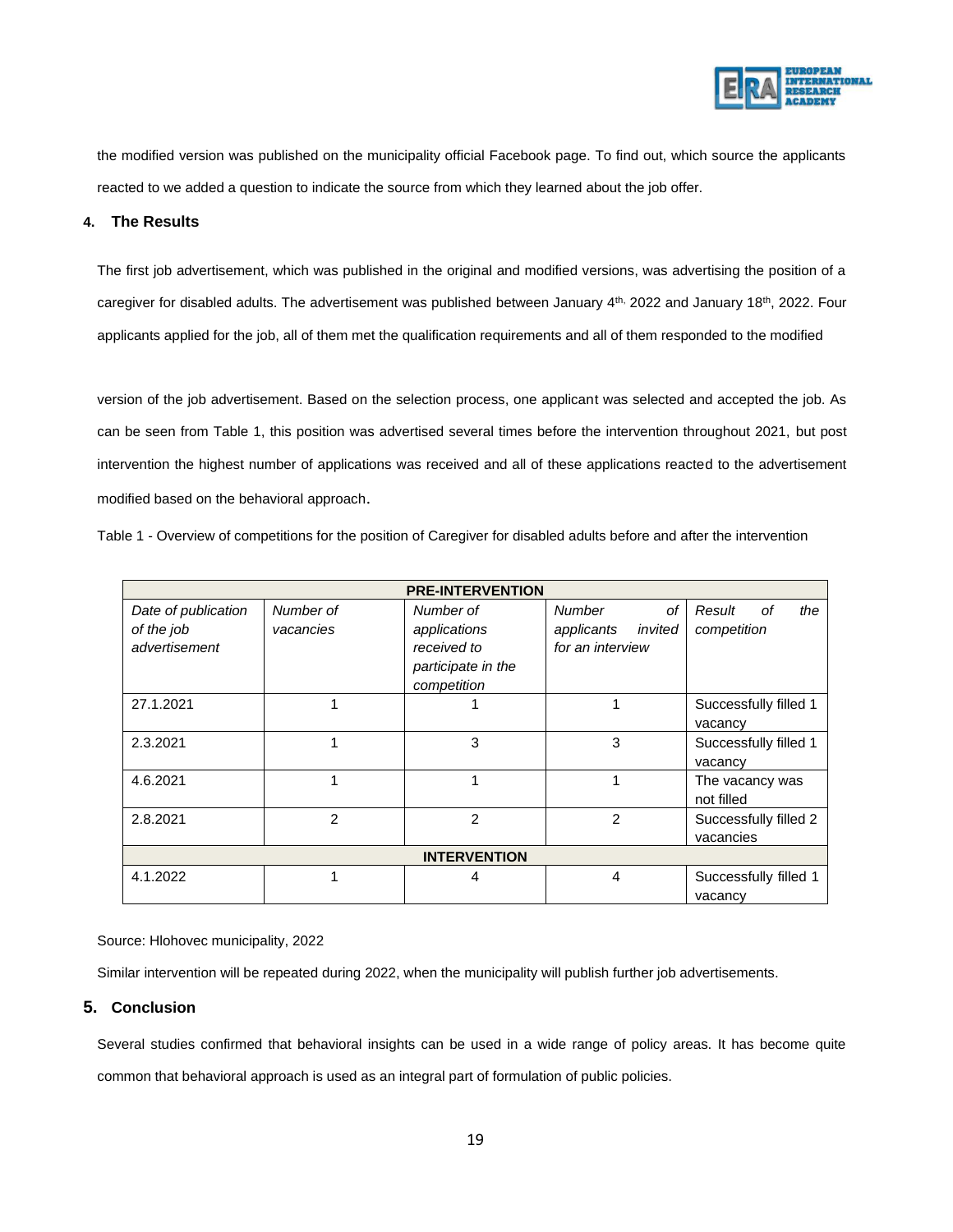

The results of previous research show that changes in the wording of job advertisements can be very effective for attracting potential applicants and in the public sector in increasing interest in public sector employment.

In this study, we presented the design and preliminary results of behavioral redesign of job advertisements aimed at increasing the interest of people in applying for jobs in the Hlohovec municipality. We used such forms of job advertisement redesign as simplification, personalization, the emphasis on an individual in job advertisements. We also empathized extrinsic motivation factors and the opportunity to build a long-term career in the public sector job. At the same time, we facilitated an access to online templates of the documents, which the applicants needed to submit together with their job application.

The preliminary results of the intervention indicate that the intervention was successful and led to the increase of the number of job applicants for a position of a caregiver for disabled adults. We will apply and test the intervention in subsequent job advertisement of the municipality.

#### **6. References**

Briscese, G., Tan, C. 2018. Applying Behavioural Insights to Labour Markets. The Behavioural Insights Team. Online: <https://www.bi.team/wp>

content/uploads/2018/11/TheBehaviouralInsightsTeam-LabourMarketsReport.pdf

Feldman, D. C., Bearden, W.O., Hardesty, D.M.2006. Varying the content of job advertisements: The Effects of Message Specificity. Journal of Advertising, 35(1), 123–141. doi:10.2753/joa0091-3367350108

Gee, L. 2018. The More You Know: Information Effects on Job Application Rates in a Large Field Experiment.

Management Science, 65(5). doi: 10.1287/mnsc.2017.2994

Giauque, J. et al. 2010. Motivating Employees of the Public Sector: Does Public Service Motivation Matter? International

Public Management Journal, 13 (3), 213-246. doi: 10.1080/10967494.2010.503783

Linos, E. 2018. More Than Public Service: A Field Experiment on Job Advertisements and Diversity in the Police. Journal of Public Administration Research And Theory, 67-85.doi: 10.1093/jopart/mux032

Schmidt, J.A., Chapman, D.S. & Jones, D.A. 2015. Does Emphasizing Different Types of Person–Environment Fit in

Online Job Ads Influence Application Behavior and Applicant Quality? Evidence from a Field Experiment. Journal of

Business and Psychology, 30, 267–282 https://doi.org/10.1007/s10869-014-9353-x

Schott, C. 2020. Attracting Future Civil Servants with Public Values? An Experimental Study on Employer Branding. International Public Management Journal, 23(5), 677-695.doi: 10.1080/10967494.2018.1541830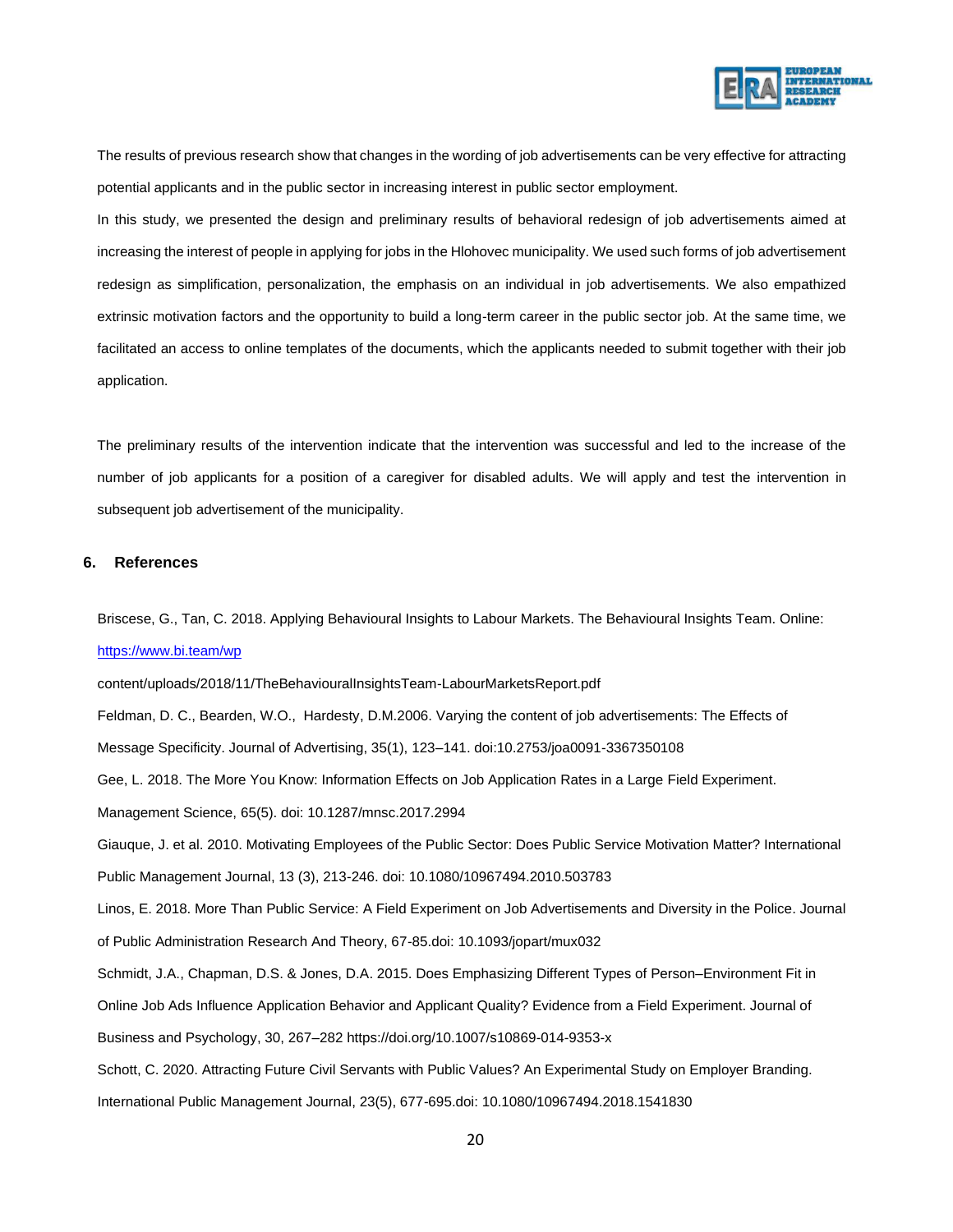

### **Knowledge Management of Elderly People for Resources and Local Wisdoms Conservation in Mae-Sai Community**

#### **Siriporn Phuntulee\***

University Of Mumbai, Mumbai India *Abstract*

Adoption of cashless transaction by society fosters transparency, inclusiveness and host of other documented benefit. For a developing country like India this will usher in, an unimagined metamorphosis. However migration from cash to cashless would not be frictionless and as with any change this change would also be resisted. The resistance to any change has a demographic and a psychographic undercurrent. Unraveling the demographic and psychographic undercurrent would be a prerequisite for any intervention to accelerate the adoption of cashless transaction. A survey was administered using structured questionnaire designed by using the constructs of Technology Readiness Index. 1249 responses were analyzed for assessing the difference of the distribution of the score of various constructs across age and gender. Post analysis it is seen that the distribution of score of all constructs were not same for the demographic variable gender and in some cases for age variable. Pursuant to the finding it can be suggested that a universal intervention program to boost cashless transaction would fall short in achieving the goal. Intervention should be configured as per demographic grouping variable and primacy to gender should be given.

*Keywords*: Components, Transaction, Variables

\*All correspondence related to this article should be directed to Brijesh Sharma, University Of Mumbai, India Email: brijeshrsharma@gmail.com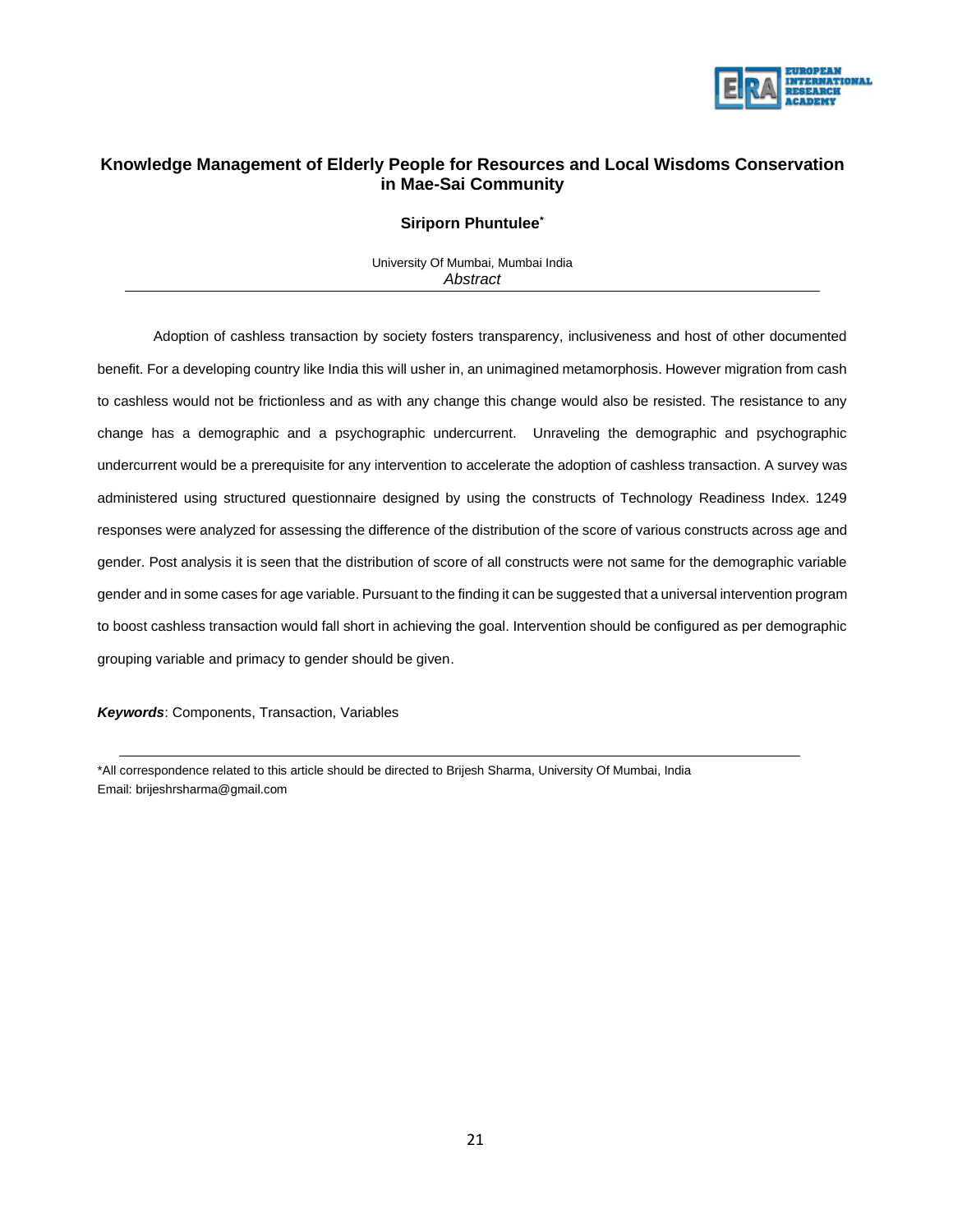

# **Digital Alms Practice through Financial Technology Platform in Indonesia**

#### **Alsha Merancia1\*, Agrian Ratu Randa<sup>2</sup> , Yahya Wahyu<sup>3</sup>**

Communication Management, Faculty of Communicatio Universitas Padjadjaran Bandung, Indonesia *Abstract*

Digital alms practice in Indonesia reap the controversy whether it violates the usury law that has become profound believe in Islam. It creates the enigma within islamic community due to prior successful practices that have not been legitimated by the Majelis Ulama Indonesia (Indonesian Ulema Council). As the alternative of sophisticated way to do charitable activity, digital alms provider has not been claiming its overall process is clear from indictment of islamic usury law. Common belief of alms itself underpin direct interaction from the giver to receiver, stating that there is no reliable assurance whether the alms is not being manipulated by the provider before it is given to the targeted party. Prior practice of digital alms was the concept of digital zakat that provide Islamic people to pay zakat through digital platform. Event though this innovation penetrate with the same approach as digital zakat, the existence of new technology such as Quick Response Code (QR Code) enables the possibilities of inaccuracies and disapproval to its process. Using qualitative approach, this study focuses on exploring the way digital alms provider convinces mosque committees become its business partner despite of the uncertainties.

 *Keywords*: Digital Alms, Financial Technology, GO-PAY.

\*All correspondence related to this article should be directed to Alsha Merancia, Communication Management, Faculty of Communicatio Universitas Padjadjaran Bandung, Indonesia Email: merancia22@gmail.com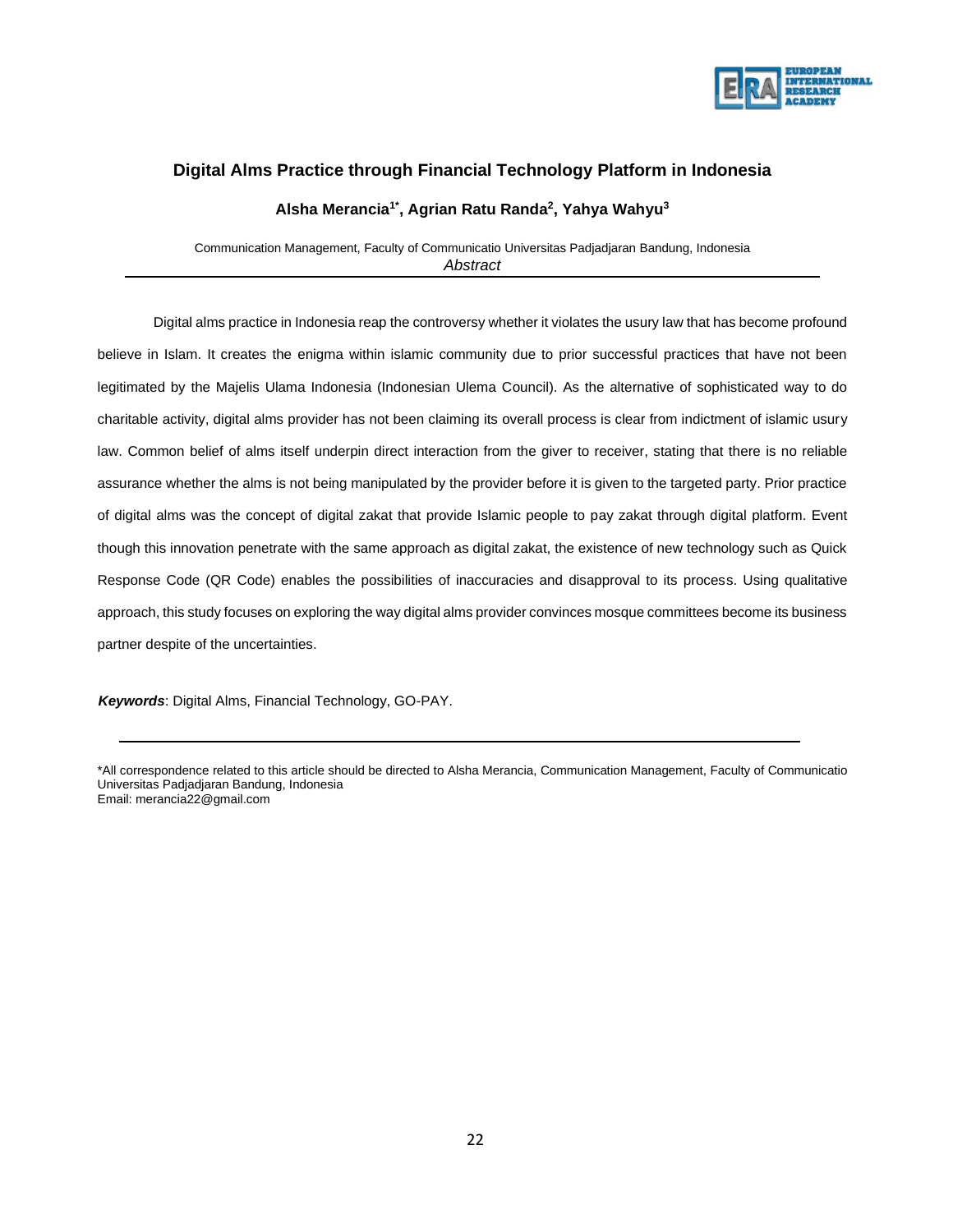

## **Simile as a Unique Stylistic Device of Lullaby Texts**

#### **Hasmik Matikyan\***

Shirak State University, Republic of Armenia, Department of English Shirak Center for Armenological Studies of National Academy of Sciences Armenia *Abstract*

Lullaby text is a complex of stylistic devices, tropes. This work touches upon the rhetoric of the lullaby text. We also consider one of the distinctive features of the lullaby text, the transformative quality of its components. It must be mentioned that such a property is expressed on the level of the theme. Rhetorical transformations in lullaby texts involve the major tropes: simile, metaphor, hyperbole. Simile, as the most widespread trope of lullaby texts, should be taken as the key point of our scientific research.

*Keywords*: Stylistic Device, Lullaby, Distinctive

\*All correspondence related to this article should be directed to Hasmik Matikyan\*, Shirak State University, Republic of Armenia, Department of English Shirak Center for Armenological Studies of National Academy of Sciences Armenia Email: [hasvrej@mail.ru](mailto:hasvrej@mail.ru)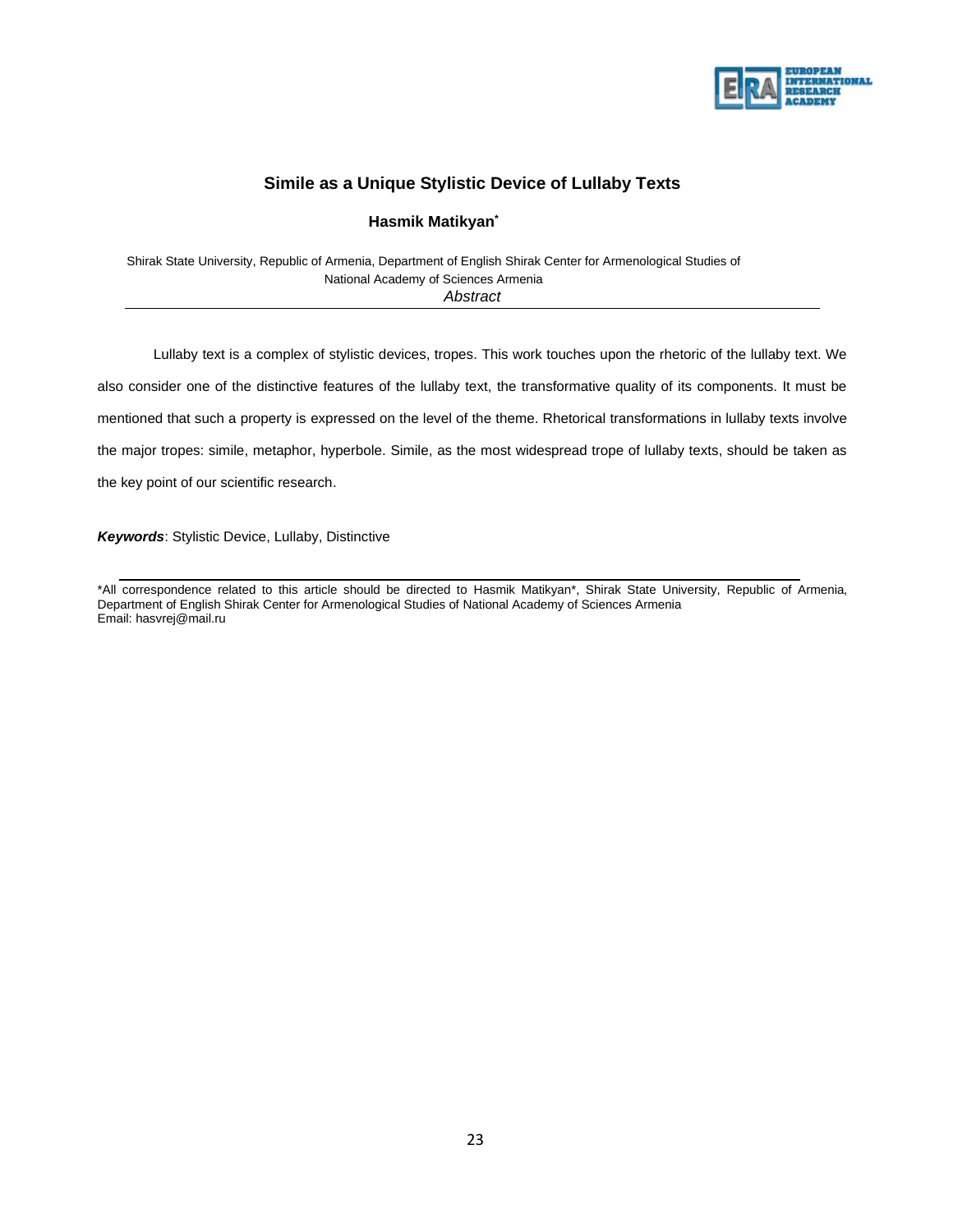

### **The Multiple Intelligences Theory to develop Thai Language Skill**

#### **Bualak Petchngam\***

 Demonstration School of Suan Sunandha Rajabhat Univeristy, Dusit, Bangkok 10300 Thailand *Abstract*

The purposes of this study were to compare pre- and post- test achievement of Thai Language skills. The samples consisted of 24 twelfth grader of Demonstration School of Suansunadha Rajabat University in the first semester of the academic year 2018. The researcher prepared the Thai lesson plans, the pre and post achievement test at the end program. Data analyses were carried out using means, standard deviations and descriptive statistics, independent samples t-test analysis for comparison pre- and post- test. The study showed that there were a statistically significant difference at (∝ = 0.05; therefore the use Multiple Intelligences Theory can develop Thai languages skills. The results after using the Multiple Intelligences Theory for Thai lessons had higher level than standard

*Keywords*: The Multiple Intelligences Theory, Thai Language Skills

\*All correspondence related to this article should be directed Bualak Petchngam, Demonstration School of Suan Sunandha Rajabhat Univeristy, Dusit, Bangkok 10300 Thailand Email: beaurak.na@ssru.ac.th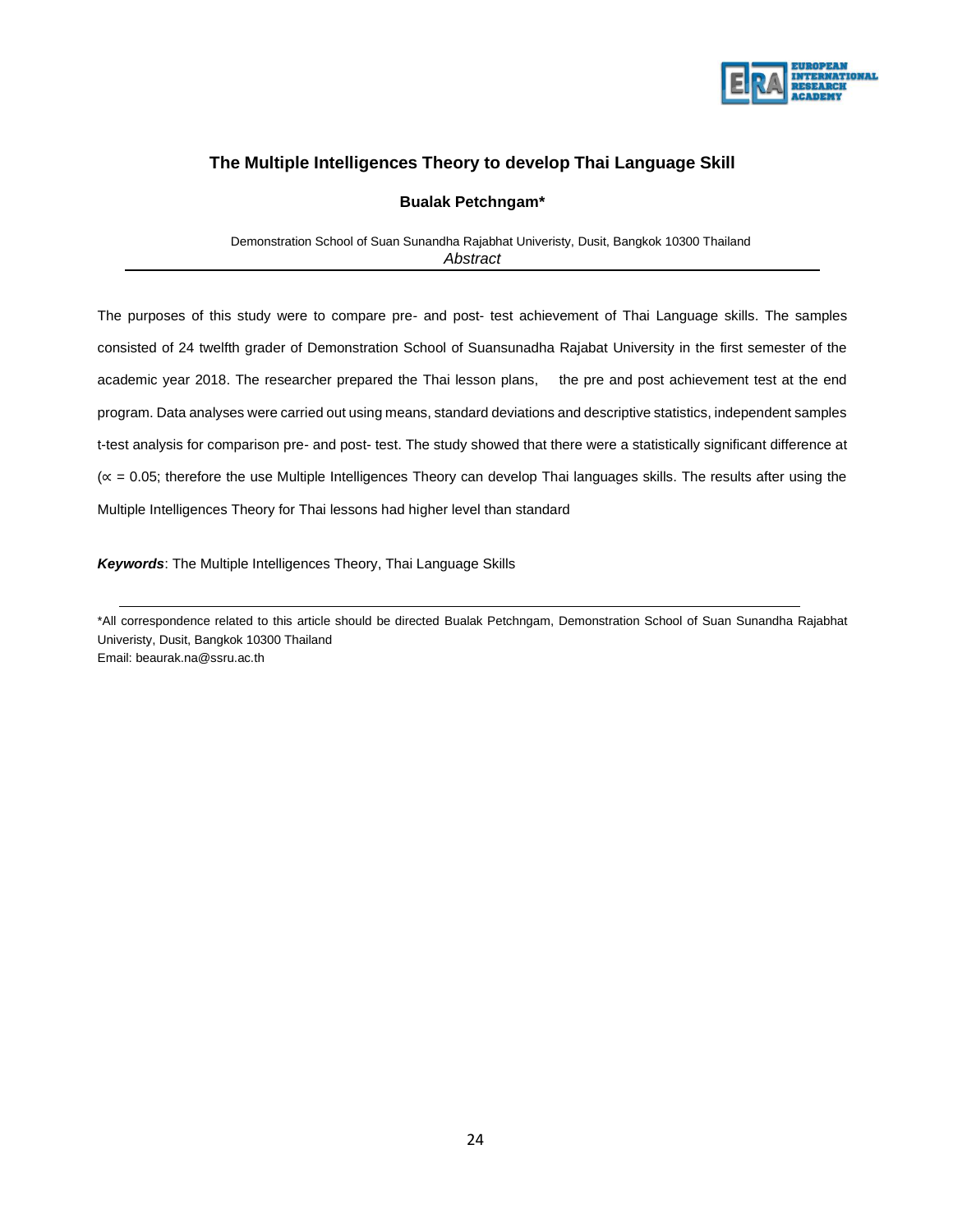

**Sub-Theme 1**

# **ECONOMICS AND SOCIAL SCIENCES**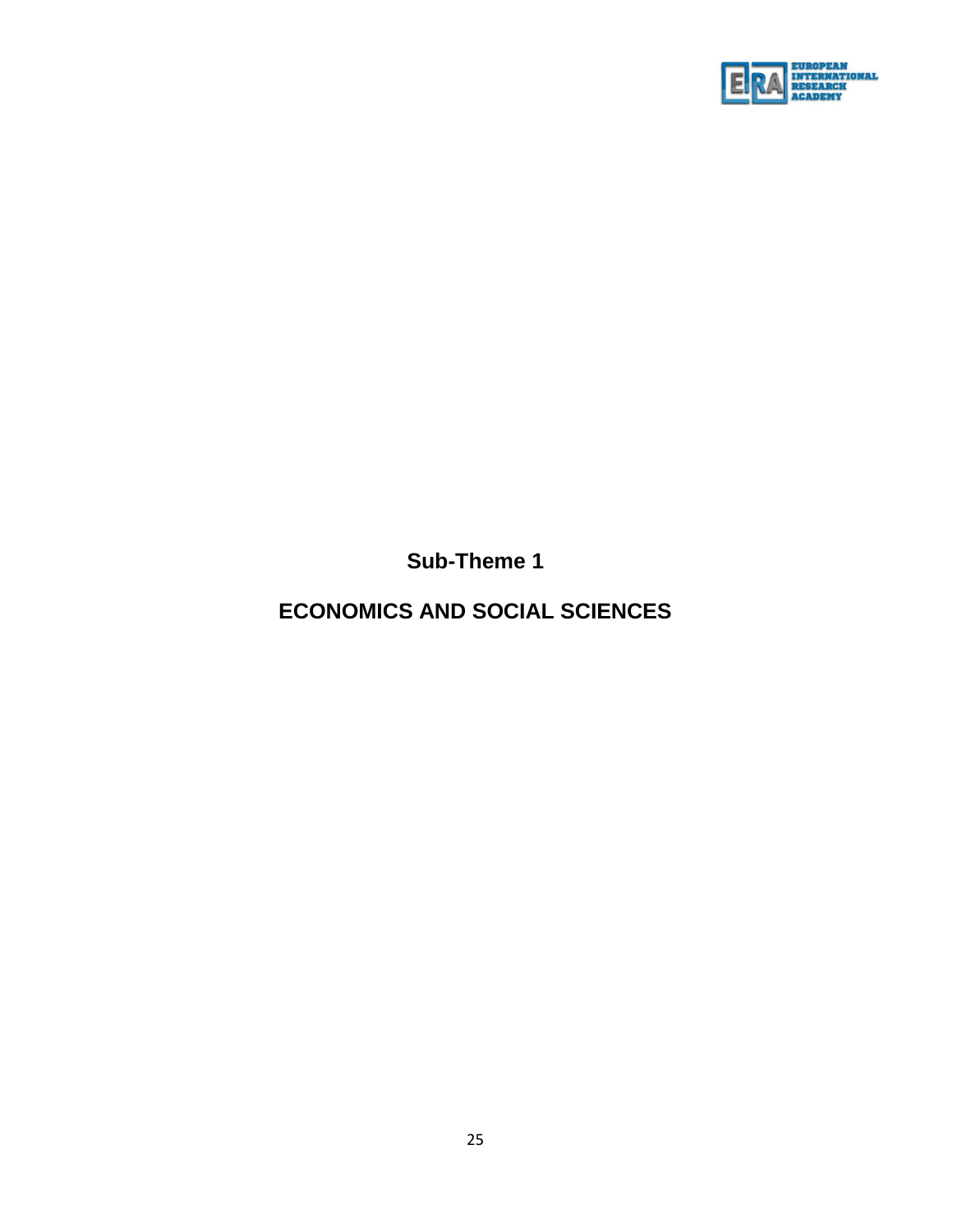

### **The Infuence of Motivation, Ability and Learning Method on Students' Achievement: Yamaha Music School in Bandung**

**Theresia Gunawan1\* , Ruben Adrian<sup>2</sup>**

Department of Business Administration, Parahyangan Catholic University, Indonesia *Abstract*

Even though there are a lot of musical students have a high interest in music, not many of them have continued learning music until the final stage. Many students stop learning before they reach the final stage due to lack of motivation and ability. Students stop learning at a different level which is determined by several reasons. To achieve a high achievement, both the ability and motivation are needed The ability (can) do factor usually denotes "a potential for performing some task which may or may not is utilized", while the motivation (will) do factor reflects drive. Playing musical also requires mobility rather than luck, because it depends on the brain's ability to integrate information from multiple senses. In addition to prior theory, learning methods are also found necessary to help student attaining the achievement because a good learning method may bring students a deeper. In this study, we argue that some variables such as intrinsic motivation, extrinsic motivation, learning method and ability have an influence on the students' achievement. The sources of data are gathered from 140 respondents who filled the questionnaire. Students who are extrinsically motivated rarely practice the homework. Most of them always said that they are busy with school or have another important thing to do. They take a short course, they are diligent in the early years and their motivation gets lower and lower afterwards. Nevertheless, some students at Yamaha music school that were extrinsically motivated; become intrinsically motivated by the time. This can be explained by Schmidt, Zdzinski, & Ballard statement (2006) that extrinsic motivation can be used for marshalling the productive forces of intrinsic motivation. According to Schmidt, Zdzinski, & Ballard (2006) ability is competence in an activity or occupation because of one's skill, training, or other qualification. However, the ability itself is not enough if there is lack of motivation. This ability should inline together with motivation. Some students at Yamaha music school who hardly follow the course can become really good because of their motivation and practice constantl

*Keywords*: Intrinsic Motivation, Extrinsic Motivation, Ability, Achievement, Learning Method

 <sup>\*</sup>All correspondence related to this article should be directed to Hungchih Li, Department of Business Administration, Parahyangan Catholic University, Indonesia

Email: esia.gunawan8@gmail.com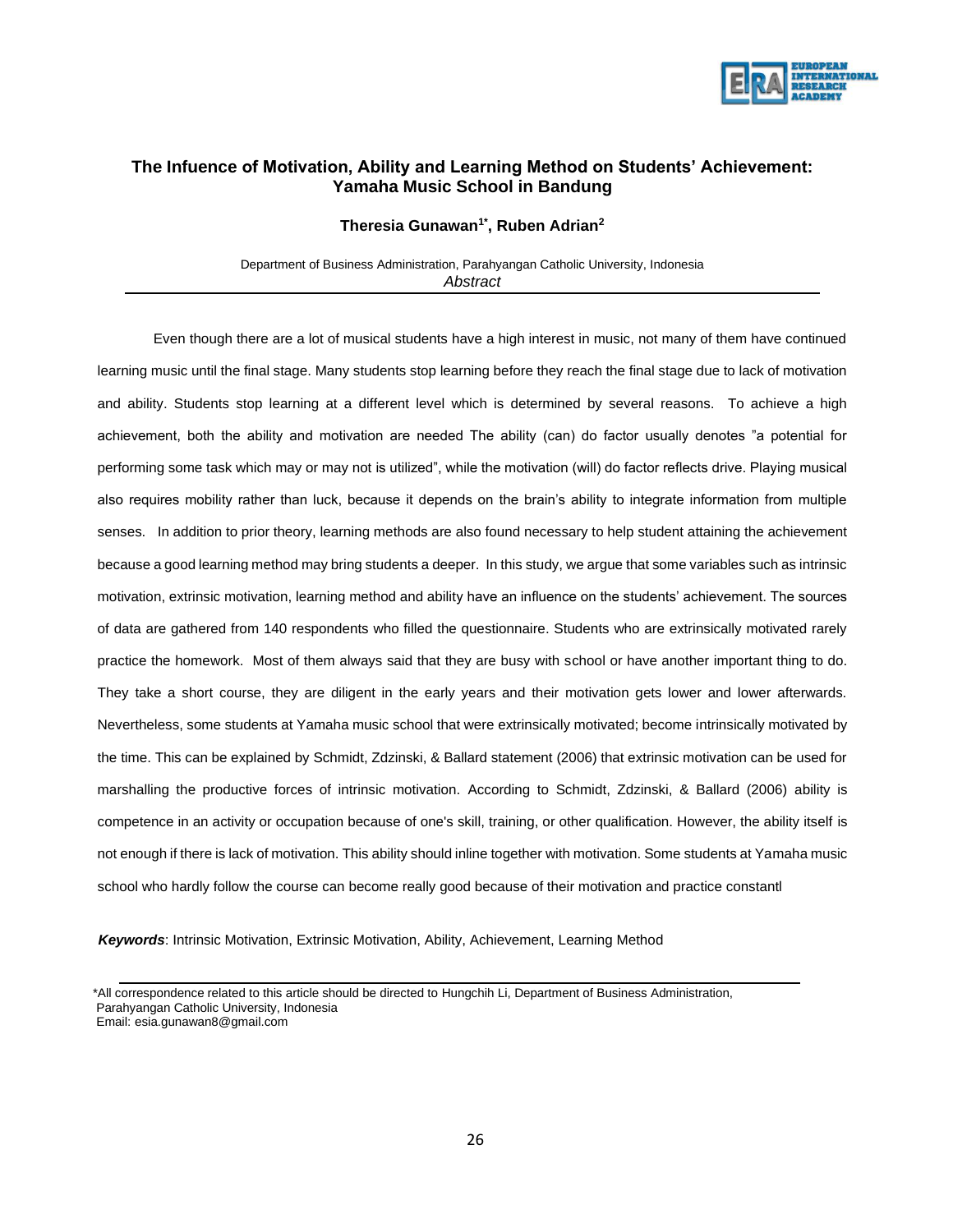

## **Operational risk and internal supervisory in corporate bond yield spreads**

#### **Yang Cheng Wen\***

 Department of FinanceNational Chi Nan University Puli, Taiwan  *Abstract*

The study investigated the impact of operational risk and internal supervisory in corporate bond yield spreads by employing Taiwan bond market data from 2008 to 2017. This study found that when the operational risk increases, the creditor will demand higher risk premiums for the bond issuer. In terms of internal supervision, the empirical results show that the default risk was increased by the higher percentage shareholding and pledge of the directors and supervisors cause internal supervision effect decrease and reinforced the agency problem, it may increase the degree of risk taken by the corporate. The results show that both operational risk and internal supervisory effects significantly impact bonds yield spread. Furthermore, this study explores the impact of different company sizes and board size and different credit quality bonds on corporate bond spreads. The results found out the operational risk effects more important than internal supervisory to impacts bonds yield spread.

*Keywords*: Operational Risk, Internal Supervisory, Bond Yield Spreads

\*All correspondence related to this article should be directed to Yang Cheng Wen, Department of FinanceNational Chi Nan University Puli, Taiwan

Email: ms6a156@gmail.com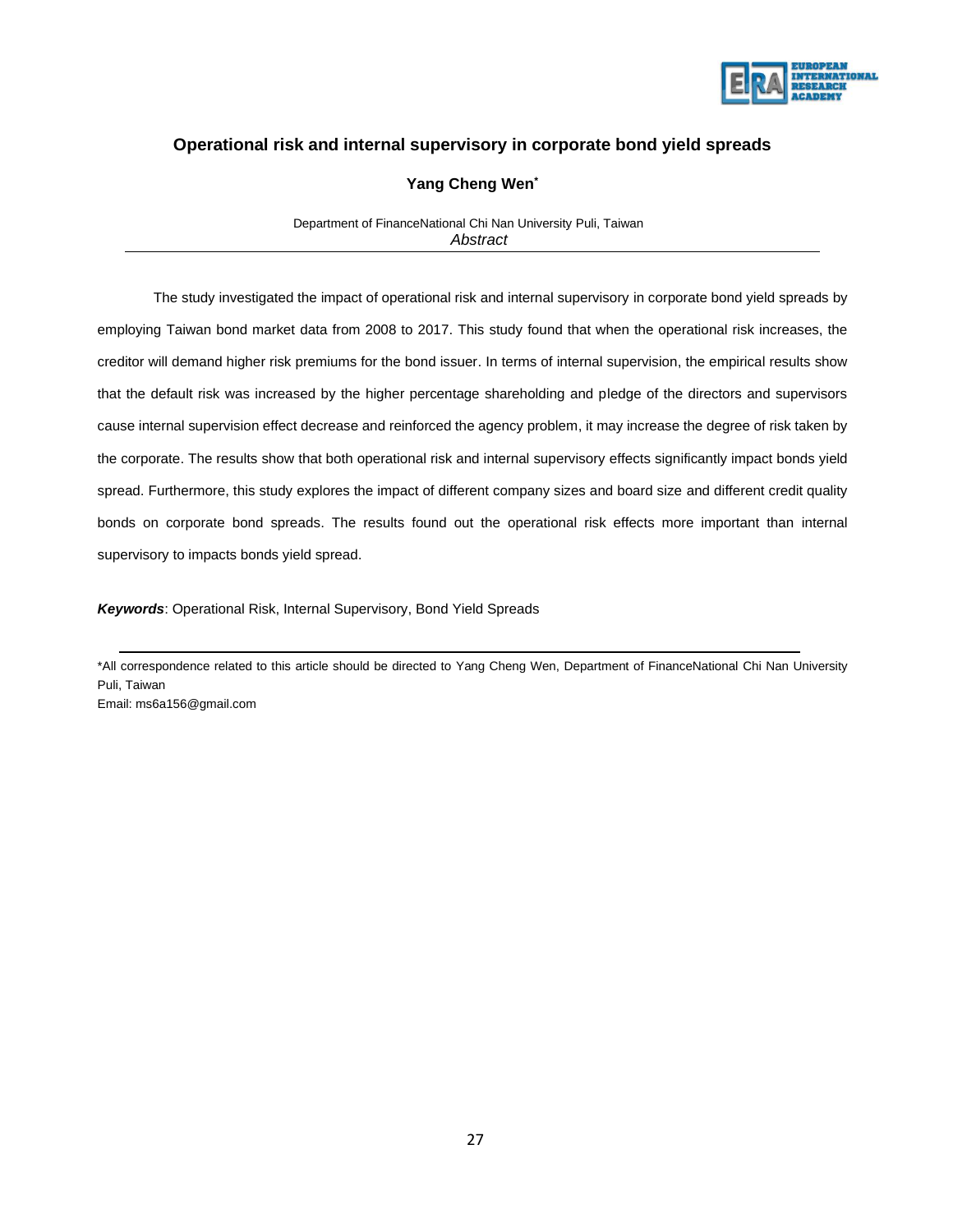

## **The Legal Implications of the Latest Form of Corporate Reporting: Integrated Reporting**

#### **Verine Etsebeth\***

 School of Law University of Witwatersrand South Africa *Abstract*

It should be a matter of great concern that society has all but lost complete trust and faith in the business environment. We live in a time in which business leaders are often trusted less than politicians. This is obviously not the ideal situation, as businesses are expected to contribute to the affluence of humanity and to the continued prosperity of humanity rather than to widening the poverty gap which currently exists between the rich and the poor. The question must therefore be asked how companies can go about rebuilding the loss of trust in society? How can society's faith in business be restored? We only need to look to society for the answer. After the global recession and the massive rise and falls of renowned multinational corporations there was a public outcry for increased transparency and improved disclosure measures to be implemented by companies. In line with this outcry, integrated reporting emerged as the latest corporate reporting mechanism to meet the ever-increasing demands of all stakeholders of the company. The concept of integrated reporting involves a concise communication about how an organisation's strategy, governance, performance, and prospects, in the context of its external environment, lead to the creation of value in the short, medium and long term. This paper utilises a qualitative approach to identify, analyse, consider and understand the potential legal exposure the company itself, as well as members of its governing body may attract when adopting, implementing and subsequently assuring and publishing their company's integrated report. The study was conducted as follows: first, the evolution, development and progression of the meaning and interpretation of the concept integrated reporting is explored. It is submitted that within the South African corporate context, integrated reporting is accepted thanks to its inclusion in the King Code of Governance of King IV. Moreover, this transformation is also taking place around the world. Regional networks in key markets such as Brazil, Australia, the European Union, Japan and Russia are encouraging the momentum.

*Keywords*: Implications, Integrated, Environment

<sup>\*</sup>All correspondence related to this article should be directed to Verine Etsebeth, School of Law University of Witwatersrand South Africa Email: verine.etsebeth@wits.ac.za